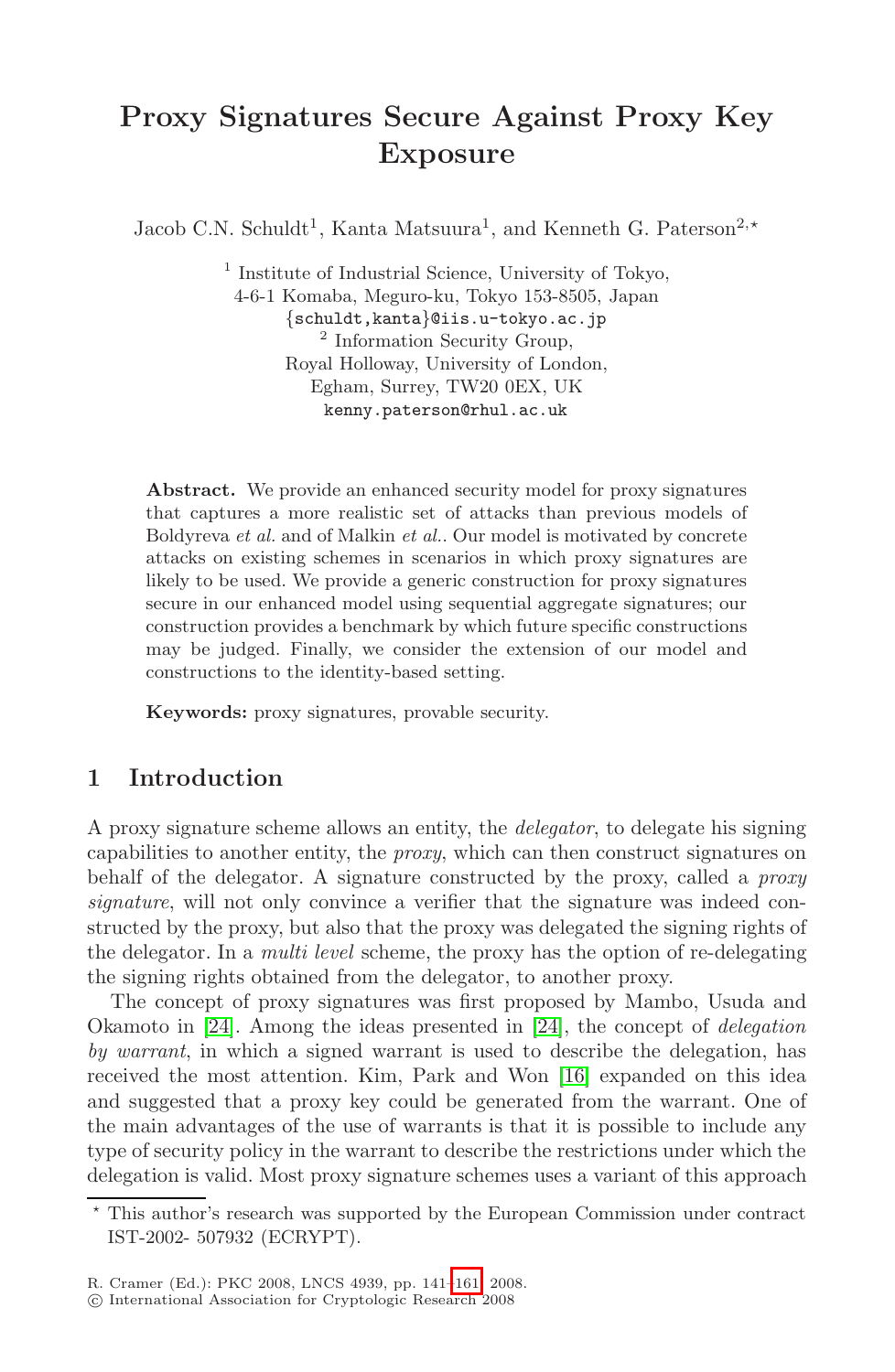and it is often expected that new proxy signature schemes will implement the functionality of warrants.

Since their introduction, many proxy signature schemes have been proposed (e.g. see [\[24](#page-16-0)[,27](#page-16-2)[,18,](#page-16-3)[19](#page-16-4)[,2](#page-15-0)[,35,](#page-17-0)[26\]](#page-16-5)) and many extensions (e.g. see [\[32,](#page-16-6)[36,](#page-17-1)[29,](#page-16-7)[17](#page-16-8)[,30\]](#page-16-9)) have been considered. However, the initial security notion introduced by Mambo, Usuda and Okamoto (slightly expanded by Lee, Kim and Kim [\[18\]](#page-16-3)), was based on a list of security aims, and no security model in which schemes could be analysed was given. The lack of formal security definitions had a huge impact on the security of the initially proposed schemes. Many constructions were shown to be insecure, then fixed, only to be shown insecure again (e.g. see [\[24,](#page-16-0)[18,](#page-16-3)[19](#page-16-4)[,31\]](#page-16-10)). This not only illustrates the need for well defined security models and a rigorous security analysis, but also indicates that the security of proxy signatures is more subtle than was initially assumed.

Security models for proxy signatures. Boldyreva, Palacio and Warinschi [\[2\]](#page-15-0) were the first to introduce a proper security model for proxy signatures and to propose a provably secure proxy signature scheme. These results provided a significant improvement over previous treatments of proxy signatures in terms of security analysis and also highlighted security concerns with the trivial scheme in which the delegator signs the public key of the proxy and proxy signatures are constructed with the private key of the proxy. Malkin, Obana and Yung [\[22\]](#page-16-11) later proposed an extended security model, allowing multi-level proxy signatures, and showed that proxy signatures are equivalent to key-insulated signatures [\[8\]](#page-15-1). However, if we consider the typical environments in which proxy signatures will be used, then these models do not capture all desired properties of proxy signatures. We expand on this next.

The use of warrants demands special attention in both the definition and security model of proxy signatures. If warrants are not explicitly modeled, it might be possible for an adversary to alter the warrant under which a proxy has made a signature on the delegator's behalf, even though the scheme has been proved secure. This is clearly an undesirable property, since users of proxy signatures should be able to rely on warrants not being mutable once a proxy signature has been created. Even though the schemes presented in [\[2\]](#page-15-0) use warrants, these are not a part of the presented security model. However, the model presented in [\[22\]](#page-16-11) rectifies this and explicitly models the warrants.

The security models of [\[2,](#page-15-0)[22\]](#page-16-11) are both in the registered key model, meaning that the adversary is required to submit both the public and the private key of all users used in the security game, except the challenge user. Although this might be convenient when constructing proofs of security, it does not capture attacks where the adversary derives and registers a public key for which he cannot compute the corresponding private key. These types of attacks are also known from multi- and aggregate signatures (e.g. see [\[1,](#page-15-2)[5\]](#page-15-3)), and are relevant in practice since users may not be required to prove knowledge of their private key when registering a public key (for example, due to efficiency concerns). Furthermore, the attacks seem to pose a real threat to some proxy signature schemes. As an example of this, consider the construction proposed by Zhang, Safavi-Naini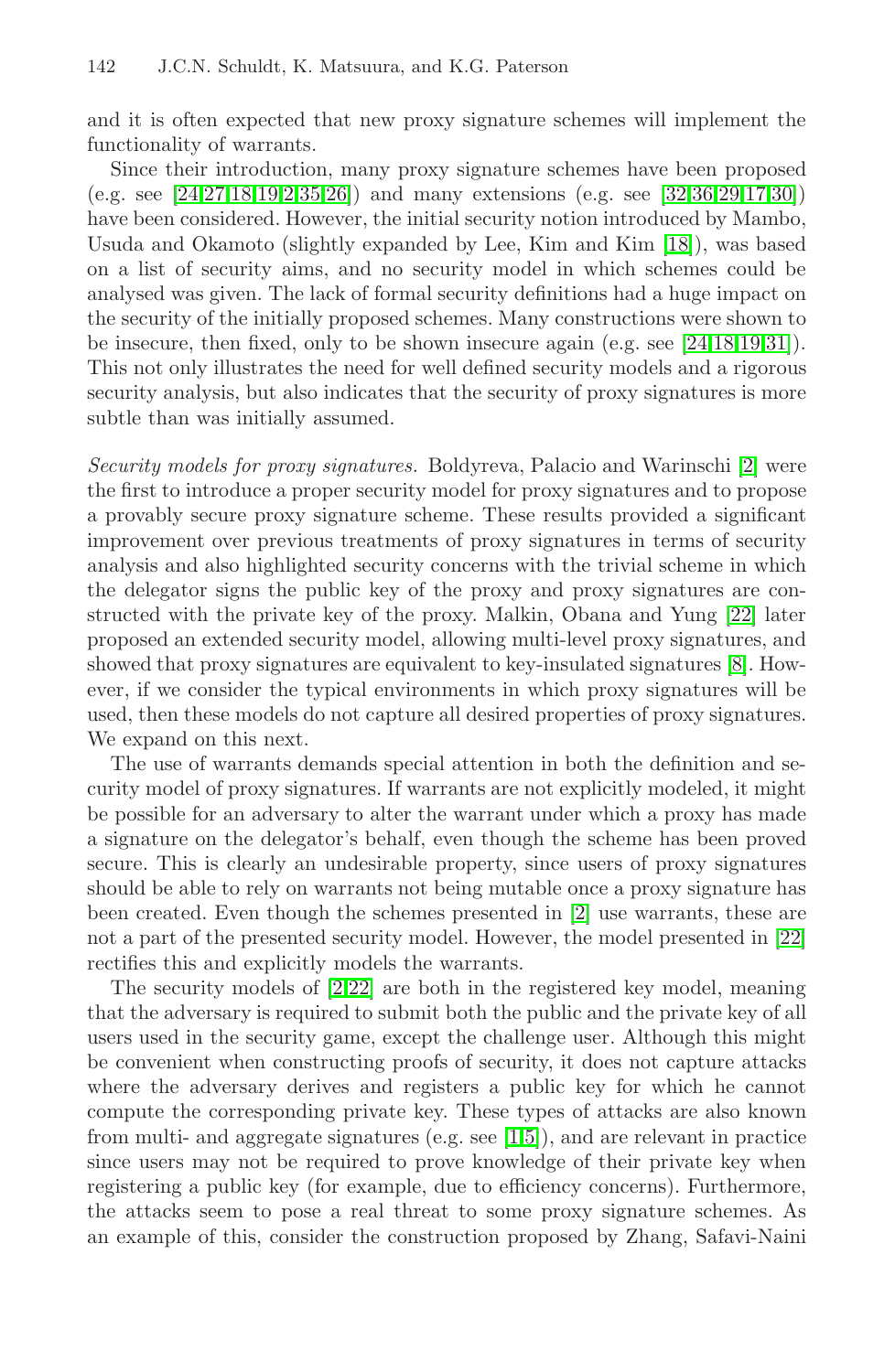and Lin [\[35\]](#page-17-0). This construction efficiently combines the Boneh-Lynn-Shacham signature scheme [\[6\]](#page-15-4) with the identity-based signature scheme of Hess [\[15\]](#page-15-5) to create a proxy signature scheme. But the construction is insecure in a security model which does not use the registered key model. In this case, an adversary will be able to produce proxy signatures on behalf of a user, without that user having delegated his signing rights (details of this are given in Appendix [A\)](#page-17-2). This illustrates the need for a security model which can guarantee security of a proxy signature scheme when used in the more practical setting where the registered key model is not required.

Proxy signatures are often proposed for use in applications where signing is done in a potentially hostile environment. In this setting, it is assumed that secure storage is available for a long term key pair (e.g. key storage in a TPM within a laptop), but that it is not possible to perform all signature computations within the fully trusted device due to the number of signature requests or the amount of data that needs to be signed. Hence, these computations are performed on a less trusted device (e.g. by the operating system on a laptop which might become infected with malware). To limit the potential damage resulting from compromise of the less trusted device, a limited set of signing rights for the long term key pair can be delegated to this device, which can then act as a signing proxy. Thereby, only the limited proxy key is exposed in a compromise. However, this raises the concern that compromised proxy keys might somehow leak information about the long term key. This is relevant not only in the case where delegation is performed to protect a long term key, but also in the general case of delegation of signing rights from one entity to another. The security model of [\[2\]](#page-15-0) does not model this possibility, since an adversary is not allowed to gain access to any proxy keys. The model of [\[22\]](#page-16-11) has only limited support for proxy key exposure, since an adversary is only allowed access to proxy keys which a user has obtained by *self-delegation*, i.e. by delegating his signing rights to himself. However, this is not sufficient to guarantee security in an environment where any proxy key can potentially be exposed, and the assumption that only self-delegated proxy keys are at risk of being exposed seems unnatural and restrictive. Indeed, systems that rely on proxy key material (of any type) not revealing information about long term keys are already in use today (e.g. in applications such as the Grid Security Infrastructure [\[9\]](#page-15-6)). So it is important to extend the adversarial capabilities to allow a richer set of proxy key exposures in order to correctly model the threats against these systems. However, if the adversary gains access to arbitrary proxy keys, many of the existing proxy signature schemes become insecure. In particular, the scheme proposed by Malkin et al. [\[22,](#page-16-11)[23\]](#page-16-12) will be insecure, since private keys double as proxy keys in an ordinary delegation (i.e. a non-self-delegation). Schemes where this is not the case might also be vulnerable. For example, the triple Schnorr scheme whose security is analyzed by Boldyreva et al. [\[2\]](#page-15-0) has the weakness that an adversary can compute the (long term) private key of a user upon exposure of a proxy key for a delegation procedure for which the adversary has a transcript (details of this attack are given in Appendix [B\)](#page-17-3). Lastly, we emphasize that to model the compromise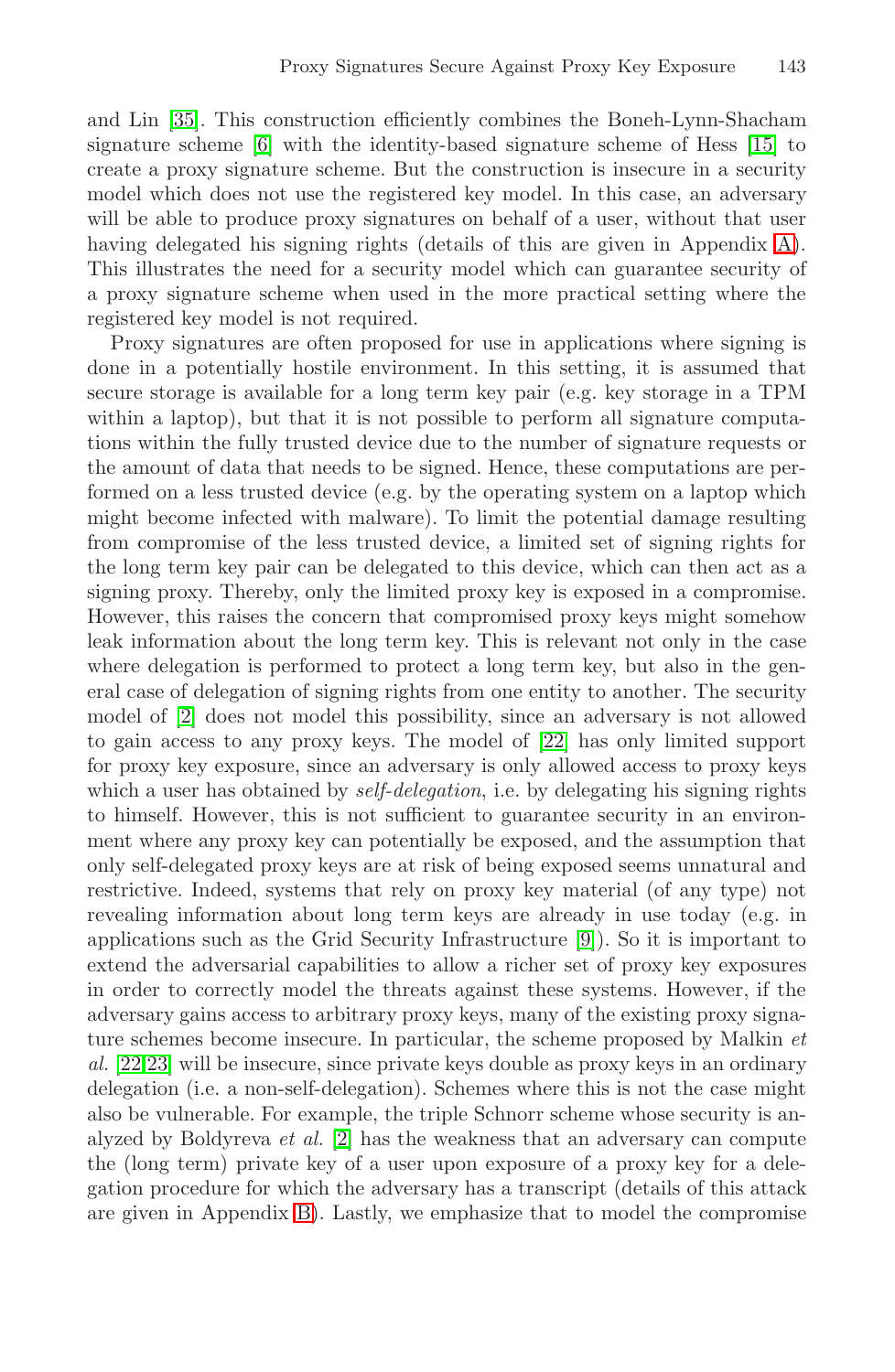of a proxy correctly, the adversary should be given access to all information held by the proxy. For example, a closer look at [\[22](#page-16-11)[,23\]](#page-16-12) reveals that the adversary there is given access to an oracle that returns a single self-delegated proxy key, but that the proxy information in the concrete scheme can potentially contain many keys (the scheme generates all keys used as self-delegated proxy keys in the initial key generation phase, and therefore should include any keys needed for further delegation in the proxy information). We argue that the approach taken in [\[22\]](#page-16-11) is not sufficient to model the threat posed by a proxy compromise.

Our contributions. First and foremost, we define a refined security model for proxy signatures along with the security notion Proxy Signature Unforgeability Under an Adaptive Chosen Message Attack with Proxy Key Exposure (ps-uf-pke). In addition to more accurately capturing the threats against proxy signatures, we claim that our model and security notion are more direct and clear when compared to the model given in [\[22\]](#page-16-11). Hence they more easily allow proposed schemes to be proven secure. Our model is strictly stronger than the models of [\[2\]](#page-15-0) and [\[22\]](#page-16-11) in that our model allows an adversary to gain access to any proxy key and does not require the registered key model. Hence, a scheme secure in our model will also be secure in the models of [\[2\]](#page-15-0) and [\[22\]](#page-16-11), whereas the converse does not necessarily hold (in fact, as mentioned above, the schemes proposed in [\[2\]](#page-15-0) and [\[22\]](#page-16-11) will be insecure in our model).

We then present a simple generic construction for proxy signatures using sequential aggregate signatures. This is closely related to the delegation-bycertificate and aggregate-based constructions of [\[2\]](#page-15-0), but our security proof is in our enhanced security model. We discuss how the construction can be instantiated (in the random oracle model) to give efficient proxy signature schemes with security relying on either the bilinear Diffie-Hellman assumption or the assumption that RSA is a claw-free permutation. We also discuss how a scheme secure in the standard model can be obtained.

Lastly, we sketch how to extend our security model to the identity-based setting and give a fairly simple generic construction that is secure in the extended model. We also discuss the possibilities for instantiating this construction.

Since our constructions are relatively simple and easy to prove secure, they provide a performance benchmark, both in terms of security and efficiency, for any new proxy signature schemes.

# **2 Preliminaries**

*Notation.* Let  $PK = (pk_1, \ldots, pk_n)$  be a list of public keys (or any other strings). We use the notation  $PK_{i...j}$  with  $i \leq j$  to indicate the sublist of keys from the *i*-th key to the *j*-th key in PK, e.g.  $PK_{2...4} = (pk_2, pk_3, pk_4)$ . By PK. $(pk_{n+1})$  we mean that the key  $pk_{n+1}$  is appended to the end of PK. Lastly we will use the notation  $m_1||m_2$  to mean the concatenation of the strings  $m_1$  and  $m_2$ . When elements that are not strings appear in a concatenation, we will assume that they will be encoded as a string before the actual concatenation takes place.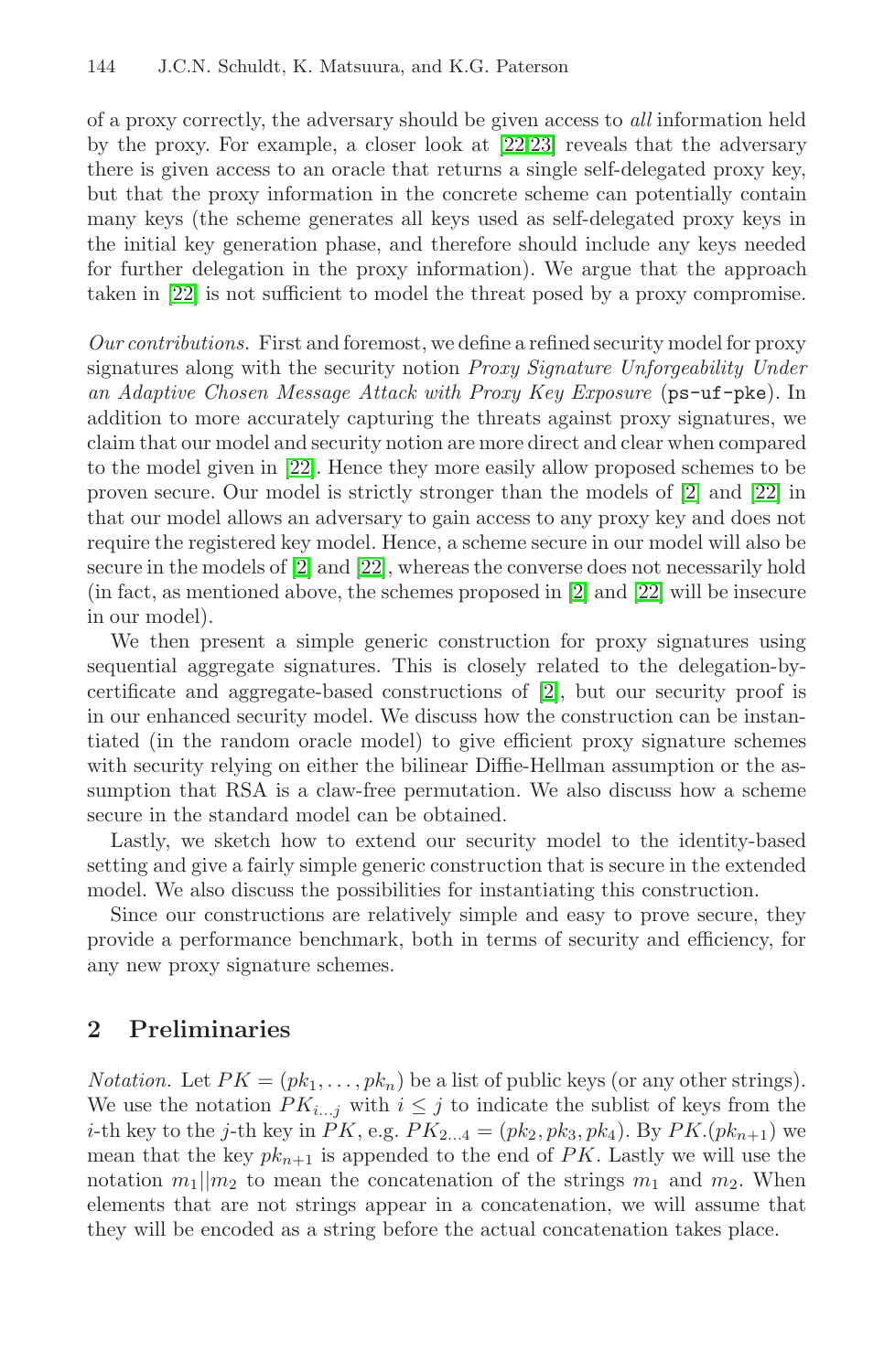Signature schemes. We briefly recall the definitions of an ordinary signature scheme and a sequential aggregate signature scheme.

A signature scheme,  $S$ , is given by the following algorithms:

- **–** Setup which on input a security parameter  $1^k$  generates a set of global system parameters params. We assume that params are made publicly available and will not write **params** as an explicit argument to the functions defined below.
- **–** KeyGen which generates a public/private key pair (pk, sk).
- $-$  Sign which on input  $(sk, m)$ , where m is a message to be signed, generates a signature  $\sigma$  on  $m$ .
- **–** Verify which on input  $(pk, m, \sigma)$ , outputs either accept or reject.

A signature scheme is said to be *sound* if for all  $(pk, sk) \leftarrow$  KeyGen and all messages  $m$ , we have that

$$
Pr[Verify(pk, m, Sign(sk, m)) = accept] = 1
$$

where the probability is taken over all random coin tosses made in the KeyGen, Sign and Verify algorithms. A signature  $\sigma$  is said to be *valid* on m under public key pk if  $Verify(pk, m, \sigma) = accept.$ 

The standard notion of security for signature schemes is Existential Unforgeability under a Chosen Message Attack (euf-cma) [\[11\]](#page-15-7).

A sequential aggregate signature scheme,  $\mathcal{AS}$ , is given by the following algorithms:

- **–** Setup and KeyGen which are similar to the corresponding algorithms of a ordinary signature scheme.
- **–** AggSign which takes as input  $(s_k, m, \sigma_{agg})$ , where sk is a private key, m is a message to be signed and  $\sigma_{agg}$  is a sequential aggregate signature on messages  $(m_1,\ldots,m_n)$  under public keys  $(pk_1,\ldots,pk_n)$ , constructed by previous calls to AggSign. The output of AggSign is a sequential aggregate signature  $\sigma_{agg}'$ on messages  $(m_1, \ldots, m_n, m)$  under public keys  $(pk_1, \ldots, pk_n, pk)$  where pk is the public key corresponding to sk. Note that we can construct an ordinary signature scheme by using an "empty" sequential aggregate signature as part of the input to AggSign.
- **–** AggVerify takes as input  $((pk_1, \ldots, pk_n), (m_1, \ldots, m_n), \sigma_{aaa})$  and outputs accept or reject.

A sequential aggregate signature scheme is said to be *sound* if for all  $n \geq 1$ , all  $(pk_i, sk_i) \leftarrow \text{KeyGen} \quad i \in \{1, \ldots, n\},$  all messages  $(m_1, \ldots, m_n)$  and all sequential aggregated signatures constructed as  $\sigma_i \leftarrow \text{AggSign}(sk_i, m_i, \sigma_{i-1}), i \in$  $\{1,\ldots,n\}$  with  $\sigma_0=\emptyset$ , we have that

 $Pr[\texttt{AggVerify}((pk_1,\ldots,pk_n),(m_1,\ldots,m_n),\sigma_n) = \texttt{accept}] = 1$ 

where the probability is taken over all random coin tosses used in the KeyGen, AggSign and AggVerify algorithms. Validity of sequential aggregate signatures is defined as one would expect.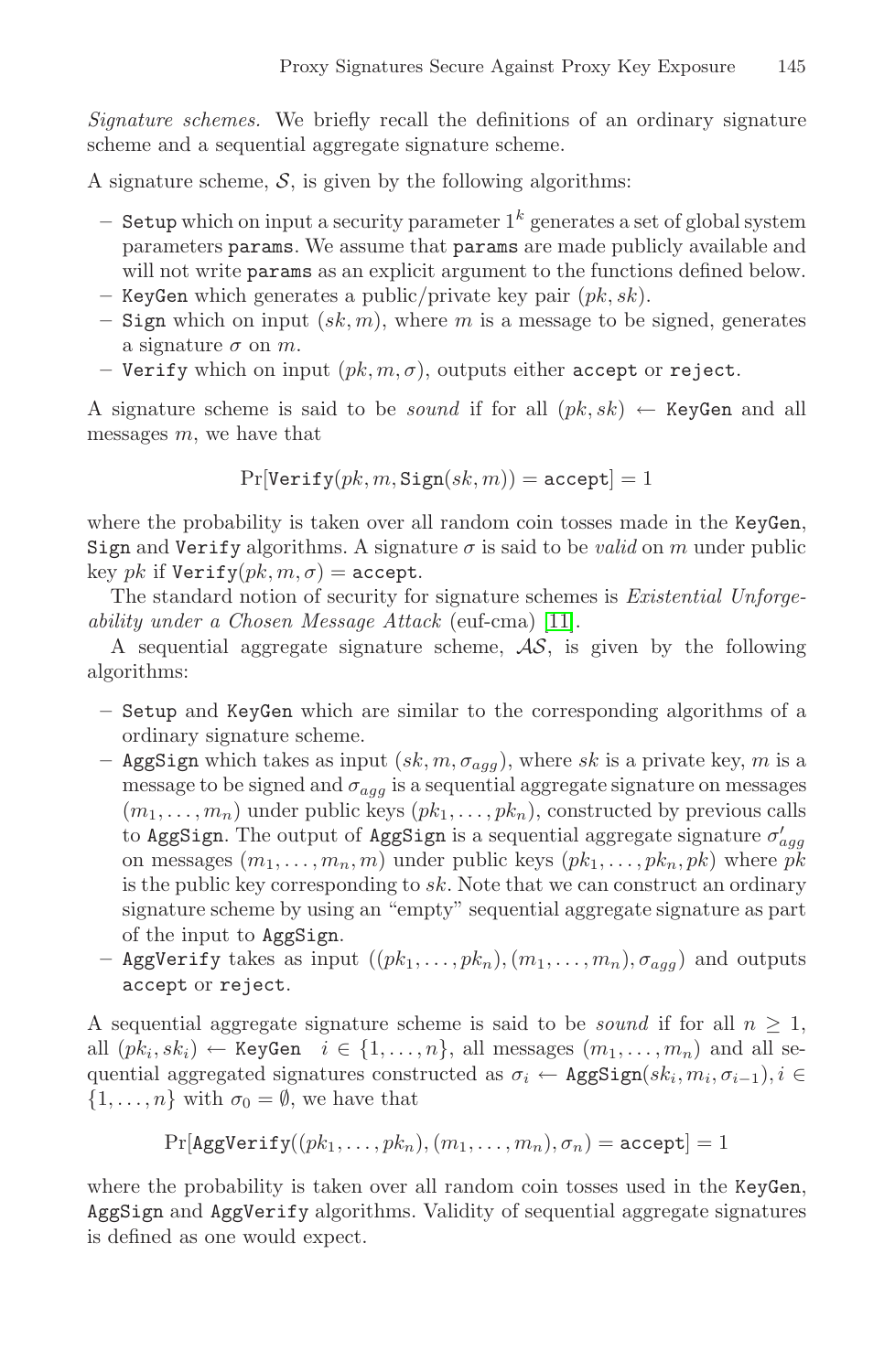There exist two different security notions for sequential aggregate signatures, introduced by Lysyanskaya *et al.* [\[21\]](#page-16-13) and Lu *et al.* [\[20\]](#page-16-14), respectively. The difference between the two notions is that the latter requires the registered key model whereas the former does not. In this paper we will insist that the registered key model is not required and use the notion defined in [\[21\]](#page-16-13), referred to as *Existential* Unforgeability in the Sequential Aggregate Chosen-Key Model.

## <span id="page-5-0"></span>**3 Proxy Signatures**

Before formally defining a proxy signature scheme, we will briefly discuss a few basic assumptions and the format of a proxy signature.

We will assume that users can be uniquely identified by their public keys. So a delegation chain consisting of an original delegator and a number of proxies will be uniquely identified by an ordered list of their public keys. This requirement can be met in practice by requiring the certification authority not to issue certificates for two different users on the same public key. This simple expedient is much simpler to realise than relying on proofs of knowledge (that are implicit in the registered key model).

A proxy signature scheme is required to implement a proxy identification algorithm, which, when given a valid proxy signature, outputs the identities (i.e. public keys) of the proxies in the delegation chain. Since we require this function to be publicly available (i.e. no secret information is required to run the algorithm), we have chosen to explicitly include a list  $PK$  of the public keys in the proxy signature itself. This does not represent a restriction, since the requirement of a public identification algorithm forces the keys to be part of a proxy signature anyway. For simplicity, we will also require the original delegator to add his public key to  $PK$ , making a proxy signature "self-verifiable", i.e. only the signature and a message is required for verification.

It will also be required that a proxy signature contains a list of warrants W for the delegation chain. It is common not to specify the format of warrants since a concrete security policy might depend on the particular usage of the proxy signatures. However, it is also common to assume that some information about the delegation is a part of the warrant to prevent trivial attacks against the scheme. We consider the combination of these two assumptions to be bad practice and suggest that the definition of a proxy scheme should explicitly include all elements which are required for the scheme to be secure. This will help prevent implementation flaws from the use of non-standard or perhaps empty warrants.

A multi-level proxy signature scheme is an extension of an ordinary signature scheme  $S = \{$ Setup, Keygen, Sign, Verify with the following additional algorithms:

- **–** (Delegate, ProxyKeyGen) which is a pair of randomized interactive algorithms for delegation of signing rights.
	- Delegate is run by the delegator with input  $(PK, W, pk_d, pk_p, sk, w)$ , where  $PK$  and  $W$  are lists of (public keys of) previous delegators and previous warrants in the delegation chain,  $pk_d$  and  $pk_p$  are the public keys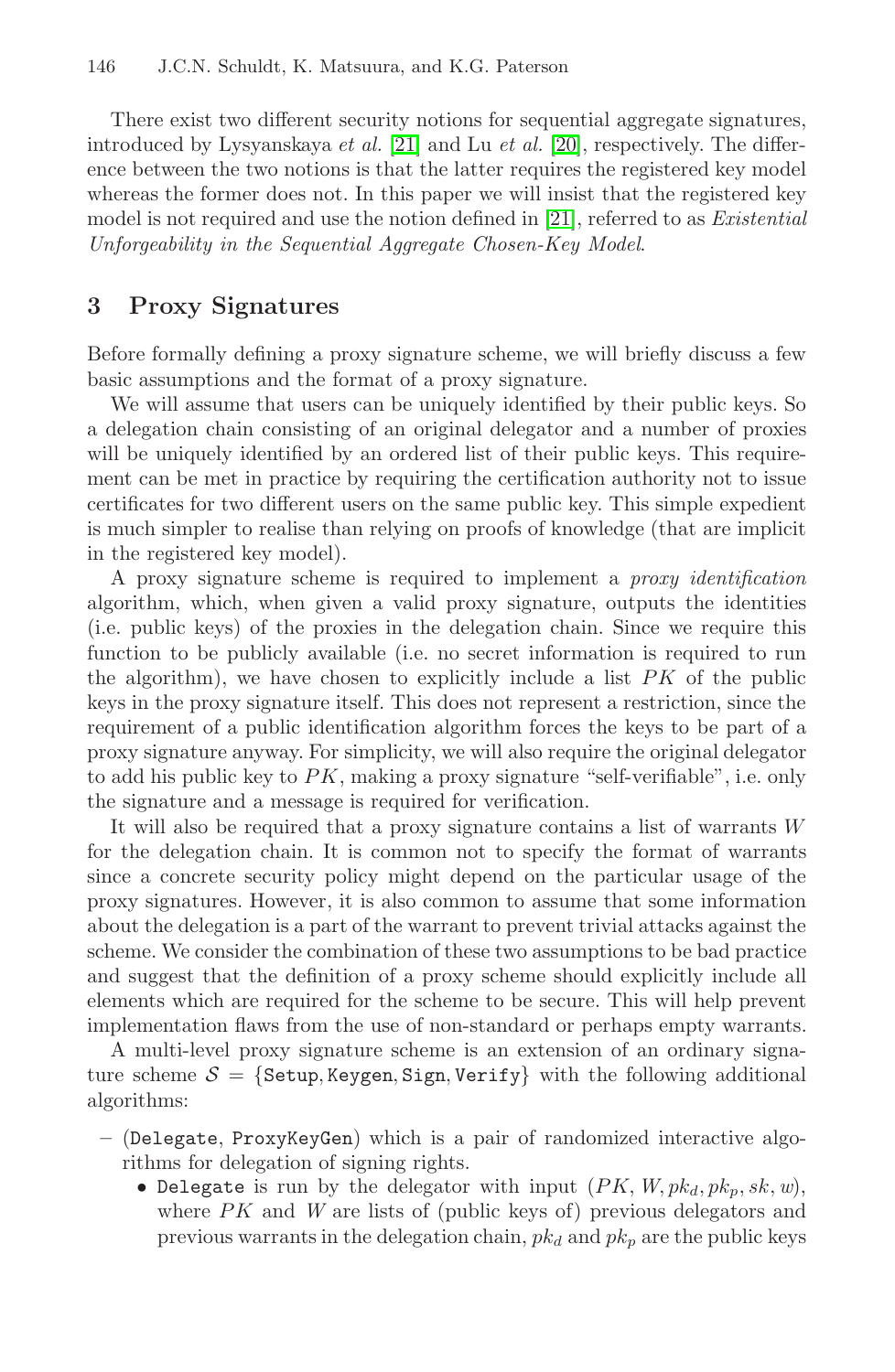of the delegator and the proxy,  $sk$  is the private key for which signing rights are delegated, and  $w$  is the warrant for the current delegation. If the delegator is delegating his own signing rights (i.e. the lists  $PK$ and W are empty), we will set  $sk = sk_d$  where  $sk_d$  is the private key of the delegator itself. However, if the delegator is delegating signing rights for a proxy key psk he has obtained playing the role of a proxy in a previous delegation, we will set  $sk = psk$ . Delegate will interact with ProxyKeyGen to perform the delegation, but will have no local output.

- ProxyKeyGen is run by the proxy and takes as input  $(pk_d, pk_p, sk_p)$  where  $pk_d$  is the public key of the delegator and  $(pk_p, sk_p)$  is the public/private key pair of the proxy. Upon completion of the interaction with Delegate, ProxyKeyGen returns the local output  $(PK',\,W', psk),$  where  $PK'$  and  $W'$  are lists of public keys of the delegators and warrants in the delegation chain, extended with the public key of the proxy and the warrant of the current delegation, and psk is a private proxy key which can be used to create proxy signatures on behalf of the delegator.
- **–** ProxySign is run by the proxy and takes as input (PK, W, psk, m) where PK and W are the delegators and warrants in the delegation chain, psk is a proxy key and  $m$  is a message to be signed. The output of ProxySign is a proxy signature  $(PK, W, p\sigma)$  where  $p\sigma$  is a signature on the message m created with the proxy key  $psk$ . We say that the proxy signature is generated by the proxy on behalf of the delegator.
- **–** ProxyVerify is run by the verifier and takes as input  $(m,(PK, W, p\sigma))$ where m is a message and  $(PK, W, p\sigma)$  is a proxy signature as generated by the ProxySign algorithm. The output of ProxyVerify is either accept or reject. Note that ProxyVerify does not take any public keys as input since these are assumed to be part of  $PK$  in the proxy signature itself.

Note that a properly generated proxy signature will have one more element in  $PK$  than in  $W$  since no warrant will be added by the signing proxy. From the explicit inclusion of both  $PK$  and  $W$  in the proxy signature, it is clear that the public keys of the delegators and the warrants in the delegation chain can be extracted from a proxy signature. Hence, there is no need to define functions which provides this functionality.

The above definition can be seen as a multi-level extension of the definition given in [\[2\]](#page-15-0), but with explicit modeling of warrants. Compared to the definition given in [\[22\]](#page-16-11), there are only minor differences which do not impact the functionality of the scheme.

Notation for delegation. To make the notation more clear, we will write

$$
(PK', W', psk) \leftarrow \begin{bmatrix} \texttt{Delete}(PK, W, pk_d, pk_p, sk, w); \\ \texttt{ProxyKeyGen}(pk_d, pk_p, sk_p); \end{bmatrix}
$$

for the interaction between the algorithms Delegate and ProxyKeyGen with the inputs  $(PK, W, p k_d, p k_p, sk, w)$  and  $(p k_d, p k_p, sk_p)$  respectively, and let psk be the proxy key output by ProxyKeyGen.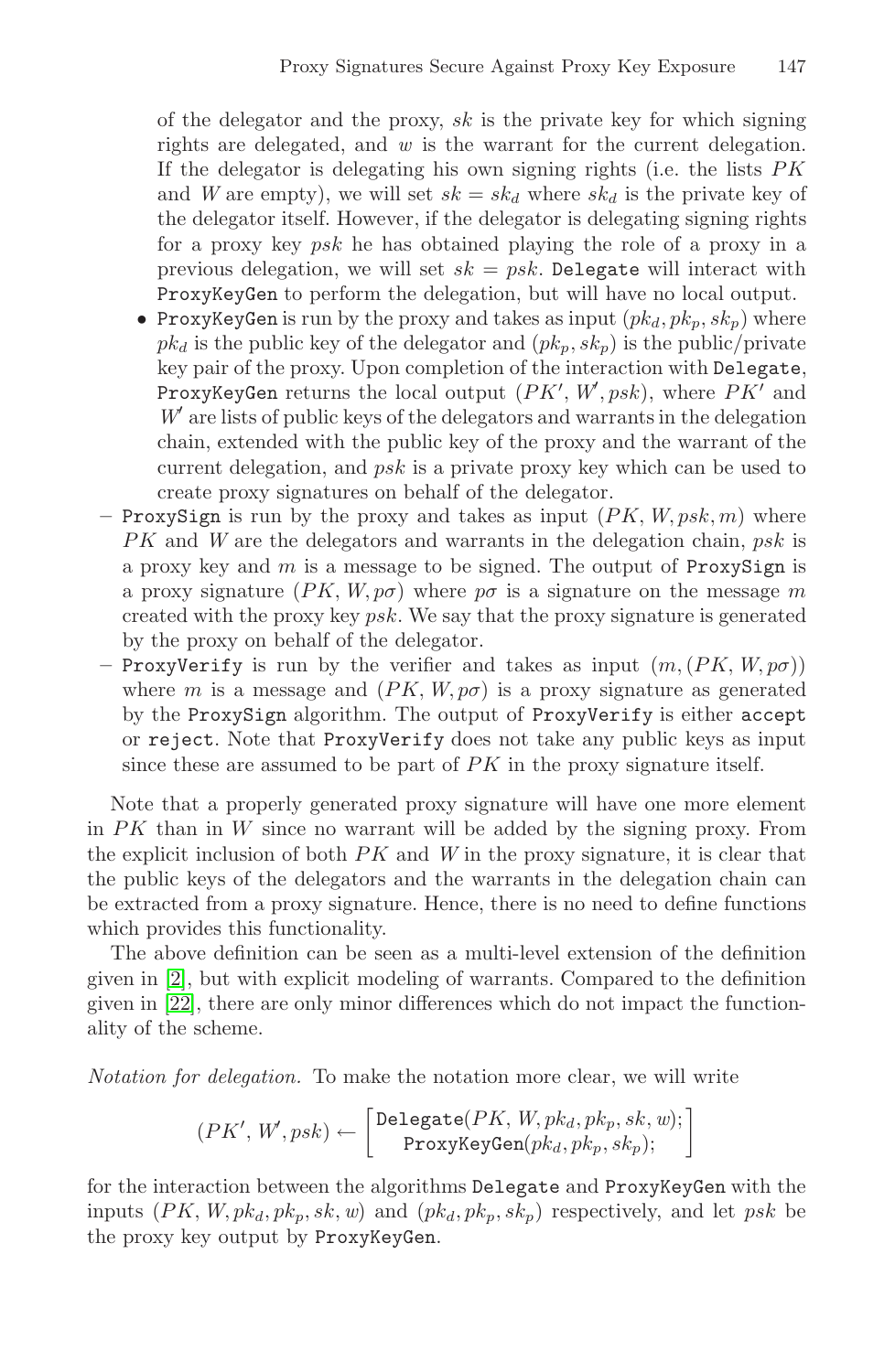Soundness. We say that a proxy signature scheme is sound if, firstly, the basic signature scheme S is sound, and secondly, for all  $n \geq 1$ , for all possible delegation chains of users with public/private key pairs and proxy keys generated as

$$
(pk_i, sk_i) \leftarrow \text{KeyGen} \quad \text{for } i \in \{1, \dots, n\}, \qquad psk_1 \leftarrow sk_1 \quad \text{and}
$$
\n
$$
(PK_i, W_i, psk_i) \leftarrow \begin{bmatrix} \text{Delegate}(PK_{i-1}, W_{i-1}, pk_{i-1}, pk_i, psk_{i-1}, w_{i-1});\\ \text{ProxyKeyGen}(pk_{i-1}, pk_i, sk_i);\\ \text{for } i \in \{2, \dots, n\}, \end{bmatrix}
$$

and all messages m satisfying the warrants  $W_n = (w_1, \ldots, w_{n-1})$ , we have that

 $Pr[ProxyVerify(m, Proxysign(PK_n, W_n, psk_n, m)) = accept] = 1,$ 

where the above probability is taken over all random coins used by the KeyGen, Delegate, ProxyKeyGen and ProxySign algorithms.

#### <span id="page-7-0"></span>**4 Security Model**

We define the security notion *Existential Unforgeability under an Adaptive Cho*sen Message Attack with Proxy Key Exposure (ps-uf-pke) for multi-level proxy signature schemes. The security notion is based on the security game defined below, played between a challenger  $\mathcal C$  and an adversary  $\mathcal A$ . We first introduce some notation and features of the security model, and then give formal definitions.

In the game,  $A$  will control all but a single user,  $u^*$ , whose public/private key pair  $(pk^*, sk^*)$  will be generated by the challenger, and only  $pk^*$  will be made available to  $\mathcal A$ . The public/private key pairs of all the other users will be generated by  $A$ , and it will not be required of  $A$  to register generated keys or prove knowledge of the private keys corresponding to the public keys used in the game. This means that  $A$  is allowed to generate and use public keys for which he cannot compute the private key.

The goal of the adversary in the game is to produce a forgery. In this case, a forgery is one of the following:  $(i)$  an ordinary signature which verifies under  $u^*$ 's public key,  $(ii)$  a proxy signature that appears to be constructed by  $u^*$  on behalf of one of the users controlled by the adversary, or  $(iii)$  a proxy signature on behalf of  $u^*$  that is computed by one of the users controlled by the adversary which has not been delegated the signing rights of  $u^*$ . We will of course have some requirements on the forgeries to exclude trivial cases, e.g. it is required for a type  $(i)$  or type  $(ii)$  forgery that the signature was not obtained in a query to the challenger. However, when considering a message/proxy signature pair  $(m,(PK, W, p\sigma))$  produced by the adversary as a type  $(ii)$  forgery, we will treat any query on a different  $m$  or with a different  $PK$  or  $W$  list, as being unrelated. By this we mean that a forgery will be considered to be valid even if the adversary, for example, has received a proxy signature on the same message m from the same delegation chain  $PK$ , but with a different set of warrants  $W'$ .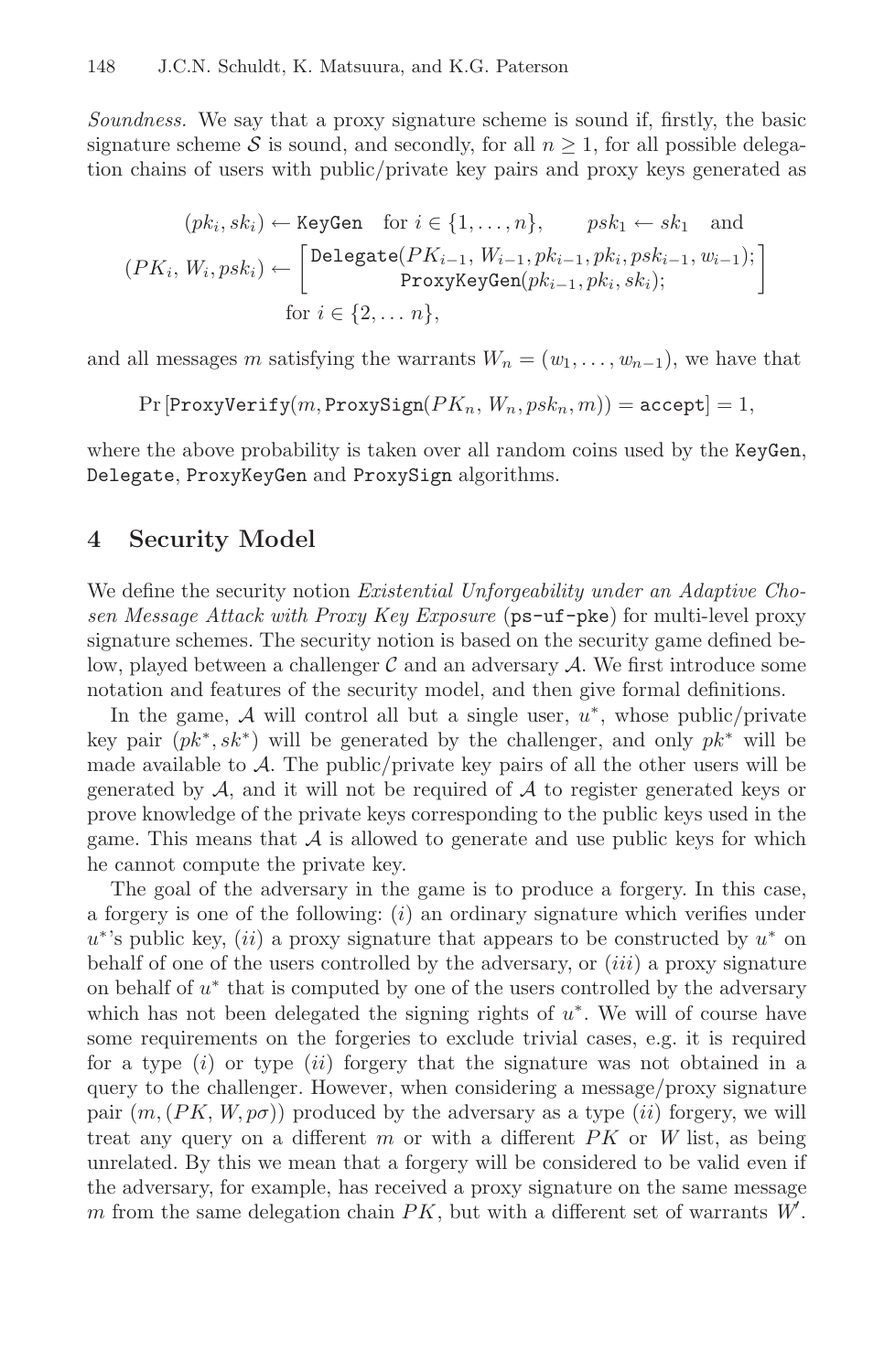Lastly, in a type  $(iii)$  forgery we will allow the adversary to place  $u^*$  anywhere in the delegation chain except as the last proxy, which would make the forgery a type  $(ii)$  forgery (i.e. we will not restrict  $u^*$  to be the original delegator).

For convenience, during the game the challenger will maintain two sets of lists:  $pskList(*, *)$  and  $delList(*, *, *)$ . Each list  $pskList(PK, W)$  holds all proxy keys generated by  $u^*$  in delegations from the delegation chain with the public keys in the list  $PK$  and with the warrants in the list  $W$ . This list will be used by the challenger to respond to the various queries made by the adversary during the game. Each list  $delList(PK, W, w)$  holds the public keys of users to whom  $u^*$ has re-delegated the signing rights of one of the keys in  $pskList(PK, W)$  with the warrant w. This list is only used to define valid type  $(iii)$  forgeries. If  $u^*$ delegates the signing rights of his own private key under the warrant  $w$ , the public key of the proxy will be stored in  $delList({},\{},\{),w)$  using empty lists,  $\{\},\$ as the previous public key and warrant lists.

The security game is formally defined as follows:

- **Setup.** The challenger C runs Setup with input  $1^k$  and generates the public/private key pair of  $u^*$  by running  $(pk^*, sk^*) \leftarrow$  KeyGen. C then passes  $pk^*$ to the adversary  $A$  and stores  $sk^*$ .
- **Queries.** While  $\mathcal A$  is running, it can adaptively make any of the following queries which are answered by  $\mathcal{C}$ :
	- 1. Ordinary signature. On input m from A, C runs  $\sigma \leftarrow \text{Sign}(sk^*, m)$  and returns  $\sigma$  to  $\mathcal{A}$ .
	- 2. Delegation to  $u^*$ . On input  $pk_d$  from A, C interacts with A through the delegation protocol by running ProxyKeyGen $(pk_d, pk^*, sk^*)$ . Upon completion, C will obtain the proxy information  $(PK', W', psk)$ . If no  $pskList(PK', W')$  list exists, C creates one and adds  $psk$  to it. Otherwise, C just adds psk to the existing  $pskList(PK', W')$  list.
	- 3. Delegation from u<sup>∗</sup>. For clarity, we will define an oracle for each of the three different types of delegation the adversary can request  $u^*$  to perform:
		- (a) Delegation of sk<sup>\*</sup>. On input  $(pk_p, w)$  from A, C interacts with A by running Delegate({}, {},  $pk^*$ ,  $pk_p$ ,  $sk^*$ , w). Upon completion of the delegation protocol, C adds  $pk_p$  to the list  $delList({}, \{ \}, \{ \}, w)$ .
		- (b) Re-delegation of psk. On input  $(PK, W, j, pk_p, w)$  where  $j \in \mathbb{N}, C$ looks up the j-th proxy key,  $psk_i$ , in  $pskList(PK, W)$ . If no such key exists, C returns  $\perp$  to A. Otherwise, C interacts with A by running Delegate( $PK, W, pk^*, pk_p, psk_j$ ). When the delegation is complete, C adds  $pk_p$  to  $delList(PK, W, w)$ .
		- (c) Self-delegation. On input  $(PK, W, j, w)$ , C sets  $sk = sk^*$  if  $PK =$  $W = \{\}\$ and  $j = 1$ . Otherwise, C sets sk to be the j-th proxy key in  $pskList(PK, W)$  (if this proxy key does not exist, C returns  $\perp$  to  $\mathcal{A}$ ). Then C interacts with itself by running

$$
(PK', W, psk) \leftarrow \begin{bmatrix} \texttt{Delegate}(PK, W, pk^*, pk^*, sk, w); \\ \texttt{ProxyKeyGen}(pk^*, pk^*, sk^*); \end{bmatrix}
$$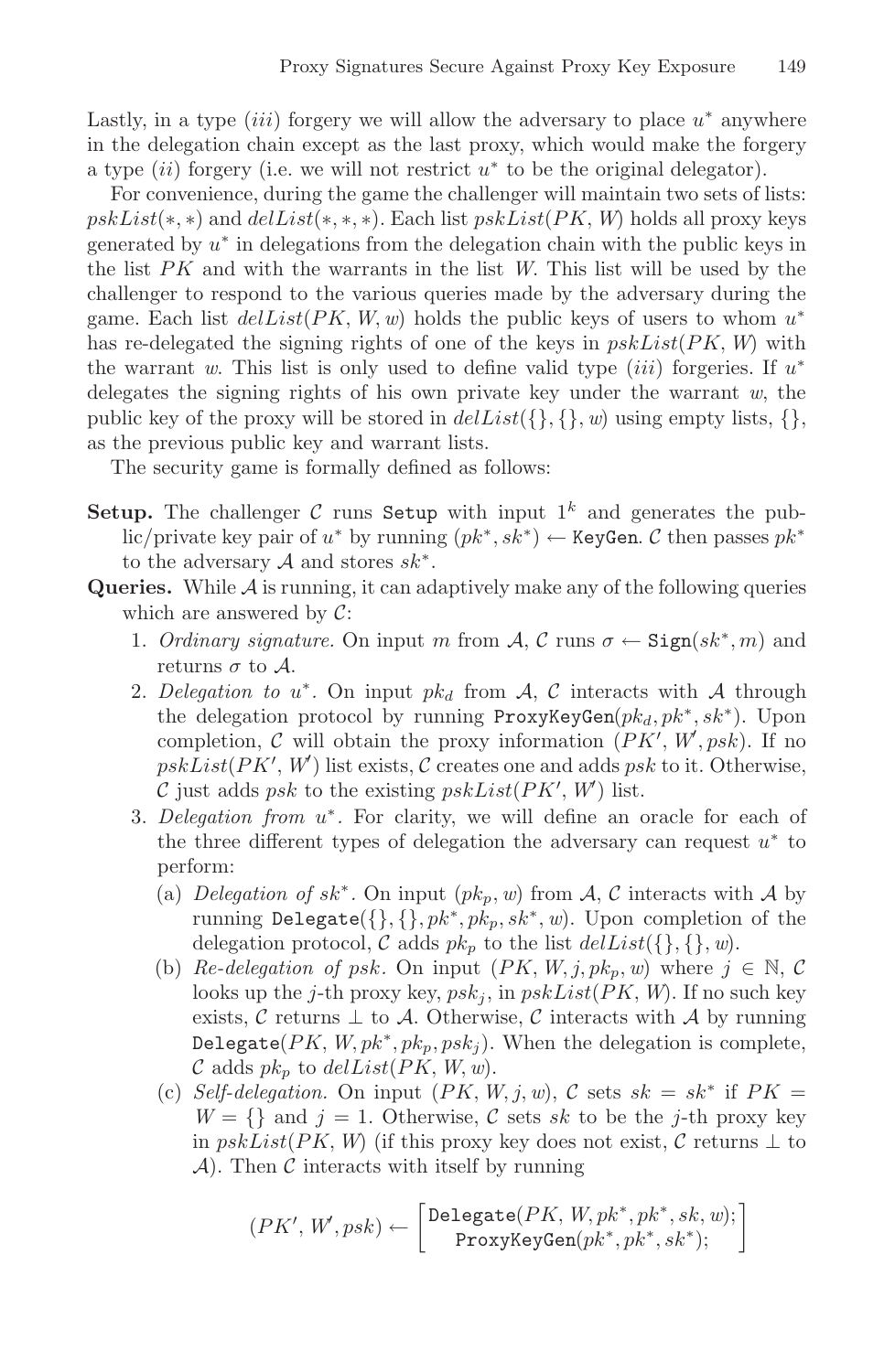When the delegation is complete, C adds psk to  $pskList(PK', W')$ and send the transcript of the delegation to A.

- 4. Proxy signature. On input  $(PK, W, j, m)$ , C looks up the j-th proxy key,  $psk_j$ , in  $pskList(PK, W)$  and returns  $\perp$  to  $\mathcal A$  if no such key exists. Otherwise, C computes  $(PK', W, p\sigma) \leftarrow \text{ProxySign}(PK, W, psk_j, m)$  and sends  $(PK', W, p\sigma)$  to A.
- 5. Proxy key exposure. On input  $(PK, W, j)$ , C returns the j-th proxy key in pskList(PK, W) if such a key exists. Otherwise,  $\mathcal C$  returns  $\perp$  to  $\mathcal A$ .
- **Forgery.** The adversary outputs a forgery and halts. The forgery can be of one of the following forms:
	- (i) Ordinary signature of  $u^*$ . The adversary outputs  $(m, \sigma)$ . This forgery is said to be *valid* if  $Verify(pk^*, m, \sigma) = accept$  and m has not been submitted in an ordinary signature query.
	- (ii) *Proxy signature of u<sup>\*</sup>*. The adversary outputs a message/signature tuple,  $(m,(PK, W, p\sigma))$ , where the last key in PK is pk<sup>\*</sup>. This forgery is said to be valid if ProxyVerify $(m,(PK, W, p\sigma)) =$  accept,  $(PK, W, *, m)$ has not been submitted in a proxy signature query and  $(PK, W, *)$  has not been submitted in a proxy key exposure query.
	- (iii) Proxy signature on behalf of  $u^*$ . The adversary outputs a message/ signature tuple,  $(m,(PK, W, p\sigma))$ , as a forgery, where the last key in PK is different from  $pk^*$ . Let  $PK = (pk_1, \ldots, pk_n)$ . The forgery is said to be *valid* if ProxyVerify $(m,(PK, W, p\sigma))$  = accept and there exists an  $1 \leq$  $i^* \leq n-1$  such that  $pk_{i^*} = pk^*$ ,  $pk_{i^*+1} \notin delList(PK_{1...i^*}, W_{1...i^*-1}, w_{i^*})$ and  $(PK_{1...i^*}, W_{1...i^*-1}, *)$  has not been submitted in a proxy key exposure query.

If the forgery output by the adversary is valid, return 1 as a result of the game. Otherwise, return 0.

Note that a type (ii) forgery  $(m,(PK, W, p\sigma))$  is not considered to be valid in our model if the adversary has exposed *any* of the proxy keys generated by  $u^*$  in a delegation from the users  $PK$  with the warrants  $W$ , or requested a signature on m with one of these keys. Multiple keys can exists if the delegation is randomized and the adversary makes identical delegation requests multiple times. However, since all signatures created with these proxy keys will verify under the same conditions, a compromise of just one of them should be considered as a complete compromise of the delegation from the users  $PK$  under warrants  $W$ .

Let  $\mathbf{Gm}_{PS,A}^{\mathbf{ps}-\mathbf{uf}-\mathbf{pk}\mathbf{e}}(k)$  be the outcome of running the above security game with proxy signature scheme  $\mathcal{PS}$ , adversary  $\mathcal A$  and security parameter k. We then define the advantage of the adversary in the security game as

$$
\mathbf{Adv}_{\mathcal{PS},\mathcal{A}}^{\mathsf{ps-uf-pke}}(k) = \Pr[\mathbf{Gm}_{\mathcal{PS},\mathcal{A}}^{\mathsf{ps-uf-pke}}(k) = 1]
$$

<span id="page-9-0"></span>where the probability is taken over all random coins tosses made by the adversary and the challenger.

**Definition 1.** An adversary A is said to be a  $(\epsilon, t, q_d, q_s)$ -forger of a proxy signature scheme if A has advantage at least  $\epsilon$  in the above game, runs in time at most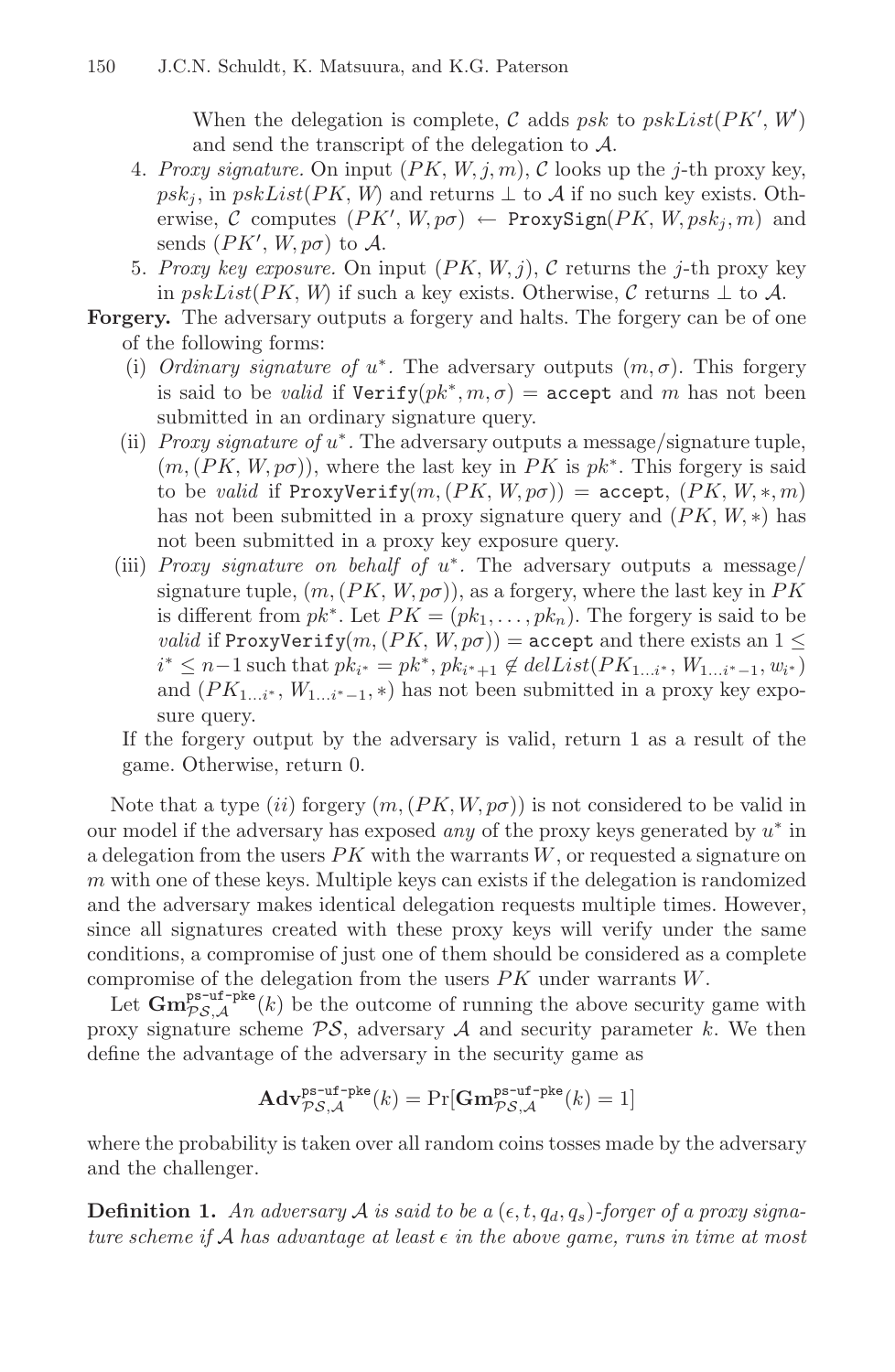t and makes at most  $q_d$  and  $q_s$  delegation and signing queries to the challenger. A proxy signature scheme is said to be  $(\epsilon, t, q_d, q_s)$ -secure if no  $(\epsilon, t, q_d, q_s)$ -forger exists.

# <span id="page-10-0"></span>**5 Proxy Schemes Based on Sequential Aggregation**

We will now present a generic proxy signature construction that satisfy the security definition given in Section [4,](#page-7-0) using a sequential aggregate signature scheme that is existentially unforgeable in the sequential aggregate chosen-key model. To guarantee that no information about a user's long term secret key is leaked if proxy keys are exposed, we will let a proxy generate a fresh independent key pair  $(pk, sk)$  in a delegation, create a certificate for pk and keep sk as the proxy key. The generated public keys will be stored in a separate list FK. To avoid trivial attacks against the scheme, we will use the idea of Boldyreva et al. [\[2\]](#page-15-0), and introduce symbols  $d\text{lg}$ , sgn and prx, which will be attached to the content being signed in, respectively, a delegation, an ordinary signature and a proxy signature.

Construction 1. Let  $AS = \{$ Setup', KeyGen', AggSign, AggVerify} be a sequential aggregate signature scheme and let the symbols dlg, sgn and prx be defined as different strings. Then a multi-level proxy signature scheme can be constructed as follows:

- **–** Setup, KeyGen. Same as the corresponding algorithms from the sequential aggregate signature scheme.
- **–** Sign(sk, m) Compute  $\sigma \leftarrow$  AggSign(sk, sgn||m, Ø), where Ø indicates an "empty" sequential aggregate signature, and return  $\sigma$  as a signature.
- **–** Verify( $pk, m, \sigma$ ) Return the output of AggVerify( $pk$ , sgn $\vert m, \sigma$ ).
- $-$  Delegate( $PK, W, pk_d, pk_p, sk, w$ ) Depending on  $(PK, W)$ , take one of the following actions:
	- If  $PK$  and W are empty lists (i.e.  $sk$  is an ordinary private key), construct the lists  $PK' = (pk_d, pk_p)$ ,  $FK = ()$  and  $W' = (w)$ . Compute  $\sigma_{del} \leftarrow \texttt{AggSign}(sk, \texttt{alg} || PK' || FK || W', \emptyset)$  and send the delegation message  $(PK', FK, W', \sigma_{del})$  to the proxy.
	- If PK and W are not empty (i.e. sk is a proxy key), construct  $PK' =$  $PK.(pk_p)$  and  $W' = W.(w)$ . Parse sk as  $(FK, \sigma_{del}, sk_{prx})$ , compute

$$
\sigma'_{del} \leftarrow \texttt{AggSign}(sk_{prx}, \texttt{dlg} || PK' || FK || W', \sigma_{del})
$$

and send the delegation message  $(PK', FK, W', \sigma'_{del})$  to the proxy.

- $-$  ProxyKeyGen( $pk_d, pk_p, sk_p$ ) When  $(PK', FK, W', \sigma_{del})$  is received from the delegator, generate a fresh proxy key pair  $(\mathit{pk}_p', \mathit{sk}_p') \leftarrow$  KeyGen and construct  $FK' = FK.(pk'_p)$ . Compute  $\sigma''_{del} \leftarrow \texttt{AggSign}(sk_p, \texttt{dlg} || PK'||FK'||W', \sigma'_{del}),$ set  $psk = (FK', \sigma''_{del}, sk'_{p})$  and output  $(PK', W', psk)$ .
- **–** ProxySign( $PK$ ,  $\overline{W}$ ,  $psk$ ,  $m$ ) Parse the proxy key psk as  $(FK, \sigma_{del}, sk_p)$  and compute  $p\sigma \leftarrow \text{AggSign}(sk_p, \text{prx}||PK||FK||W||m, \sigma_{del})$ . Return the tuple  $(PK, W, (FK, p\sigma))$  as a proxy signature.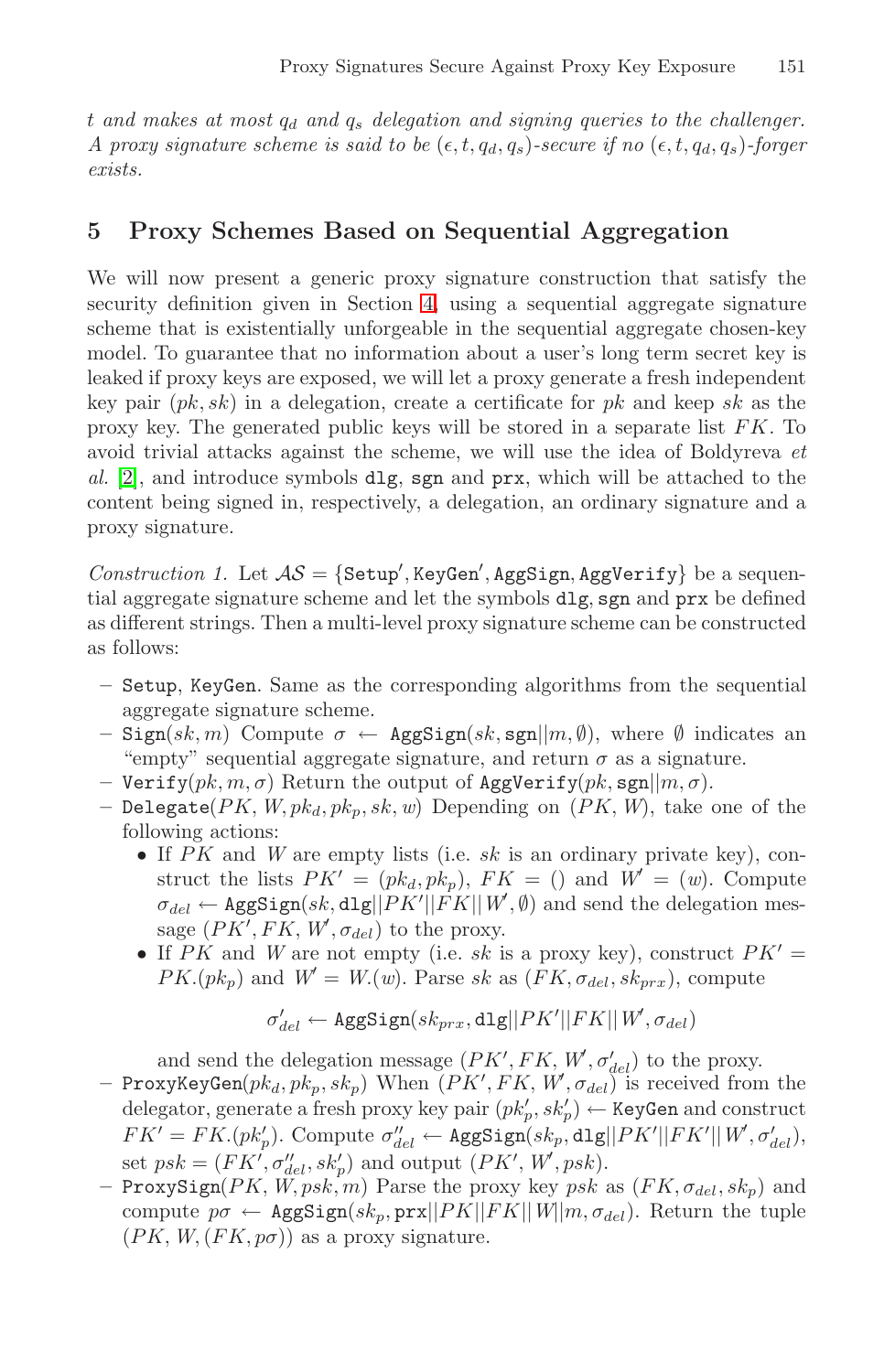**–** ProxyVerify $(m,(PK, W, (FK, p\sigma)))$  Assume that PK contains  $n+1$  elements. Construct

> $m_i = \text{dlg}||PK_{1...i+1}||FK_{1...i}||W_{1...i}$  for  $i \in \{1,...,n\}$  and  $\overline{m} = (m_1,\ldots,m_n,\texttt{prx}||PK||FK||W||m).$

Return the output of  $\text{AggVerify}(PK, \overline{m}, p\sigma)$ .

<span id="page-11-0"></span>**Theorem 2.** Let AS be a  $(t, q_s, \epsilon)$ -unforgeable sequential aggregate signature scheme. Then Construction 1 yields a  $(t', q'_s, q'_d, \epsilon')$ -unforgeable proxy signature scheme where  $\epsilon = \epsilon'/2q_d$ ,  $t = t'$  and  $q_s = q'_s + q'_d$ .

The proof of this theorem is given in Appendix [C.](#page-18-0)

The above construction can be instantiated with a number of different sequential aggregate signature schemes to give proxy signature schemes with various security properties. For example, if the (fully aggregate) scheme of Boneh *et al.* [\[5\]](#page-15-3) is used, we obtain a proxy signature scheme which is secure in the random oracle model under the Computational co-Diffie-Hellman assumption, a natural generalization of the CDH assumption suited to bilinear groups. Notice, however, that since a proxy signature will potentially include many public keys, but only one aggregate signature, the most efficient scheme (in terms of proxy signature size) is achieved by minimizing the size of the public keys and not the size of the aggregate signature. The scheme of [\[5\]](#page-15-3) easily allows this modification, and using this we obtain a very efficient scheme, even if only single-level delegations are considered. Instantiating the scheme with the MNT elliptic curves [\[25\]](#page-16-15), we can achieve a public key size of 168 bits and an aggregate signature size of 1008 bits, giving a proxy signature size of 1512 bits, all for a security level of approximately 80 bits. Hence, the scheme provides proxy signatures which are less than half the size of the triple Schnorr signatures as they are presented in [\[2\]](#page-15-0), while satisfying a stronger definition of security and providing self-verifiability and multi-level capabilities. Note, however, that the triple Schnorr scheme allows faster verification.

To achieve an RSA-based proxy signature scheme, we can use the sequential aggregate signature technique proposed by Lysyanskaya et al.  $[21]$ , which is secure in the random oracle model given that a claw-free permutation family is used in the construction. Note that the RSA-based instantiation proposed in [\[21\]](#page-16-13) has the disadvantage that the aggregate signature will grow with one bit for each signer. To avoid this expansion, the slightly more computationally expensive RSA-family of trap-door permutations with common domain proposed by Hayashi et al. [\[13\]](#page-15-8) can be used. It should be mentioned that to avoid the need for key certification, a few extra properties are needed to guarantee that each public key does define a permutation over the common domain; details are in [\[21\]](#page-16-13). However, with these minor changes, we obtain a scheme at the 80-bit security level having an aggregate signature size of 1024 bits and, assuming that all users use the same encryption exponent, a public key size of 1024 bits, giving a proxy signature size of 4096 bits for a single-level delegation.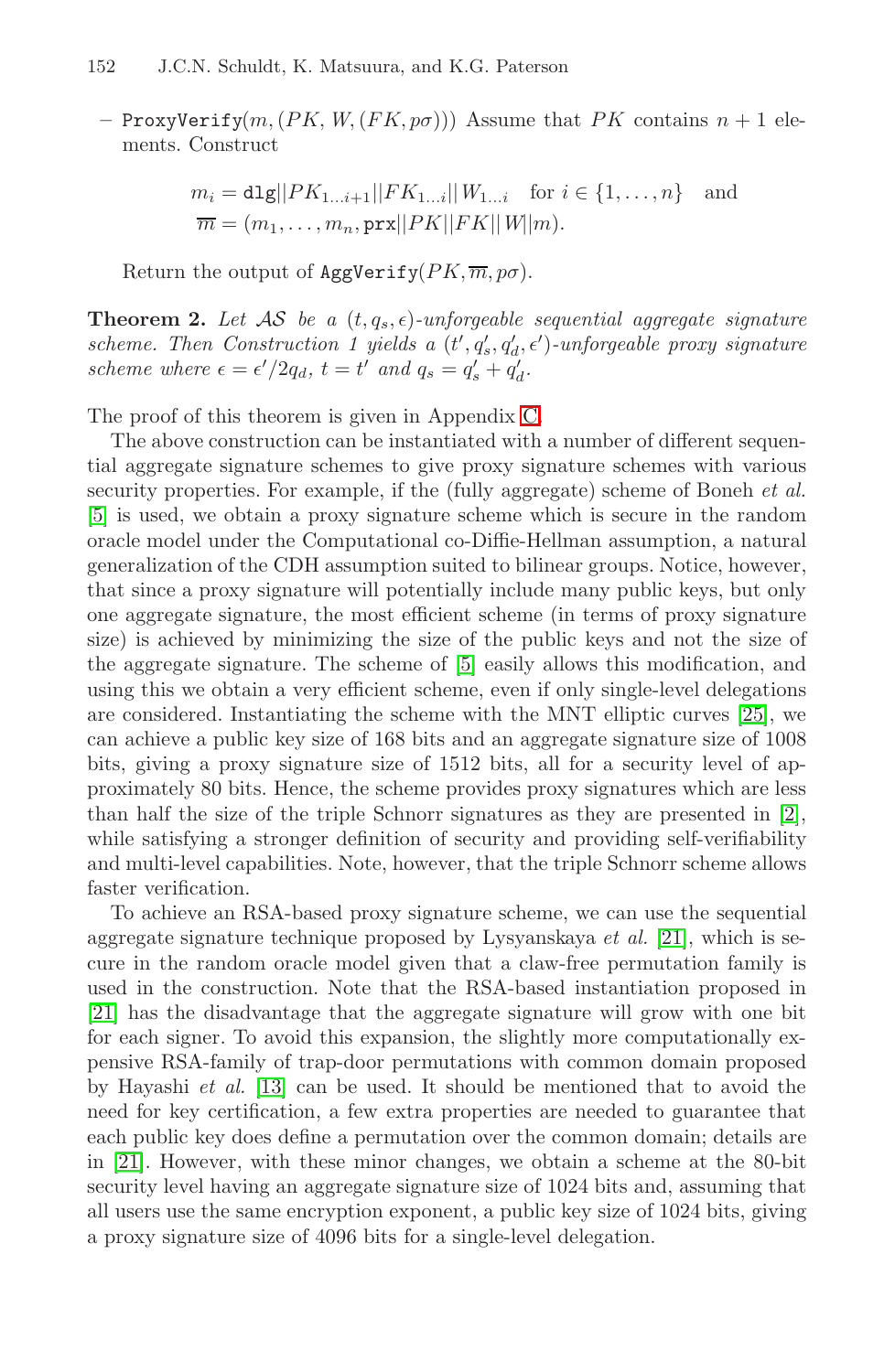Lastly, it is also possible to construct a scheme which is secure in the standard model. However, the sequential aggregate scheme proposed by Lu et al. [\[20\]](#page-16-14) cannot be used for this purpose since this scheme is dependent on the registered key model for security. In fact, to our knowledge, it is still an open problem to construct an efficient sequential aggregate signature scheme which is secure in the standard model and which does not require the registered key model. This leaves only the "trivial" construction from an ordinary signature scheme (in which the aggregate signature is simply a concatenation of ordinary signatures). Using this together with, for example, the signature scheme of Boneh and Boyen [\[3\]](#page-15-9), gives a scheme which is secure, albeit somewhat inefficient, in the standard model under the q-Strong Diffie-Hellman assumption. Instantiating the scheme with an elliptic curve similar to the one suggested above, it is possible to achieve a public key size of 336 bits (assuming all users use the same group generator and that redundant parts of the public key are left out), a signature size of 1176 bits, and a proxy signature size of 4536 bits for a single-level delegation, all at a security level of 80 bits. We note that if one is willing to downgrade the security requirements and use the registered key model, the scheme of Lu  $et$  al. [\[20\]](#page-16-14) can be used, but a direct application will not be efficient due to the large size of the public keys.

#### **6 Identity-Based Constructions**

Identity-based cryptography was originally proposed by Shamir [\[28\]](#page-16-16) more than two decades ago, but identity-based encryption was first efficiently instantiated recently by Boneh and Franklin [\[4\]](#page-15-10). The construction methods presented in [\[4\]](#page-15-10) inspired the extension of many existing cryptographic primitives to the identitybased setting along with efficient constructions. Among these, specific identitybased proxy signatures were also constructed (see, for example, [\[34,](#page-16-17)[33,](#page-16-18)[12\]](#page-15-11)).

Both our definition of a proxy signature scheme given in Section [3](#page-5-0) and the security model presented in Section [4,](#page-7-0) can easily be extended to the identity-based setting. However, due to space restrictions, we will not give the full definitions here, but only briefly discuss the changes needed to obtain the identity-based formulations.

Identity-based proxy signatures. First of all, in an identity-based setting, the presence of a master entity is assumed. The role of the master entity is to initially generate a set of public system parameters and a *master key*, which the master entity will use to generate private keys corresponding to identities in the scheme. An identity-based signature scheme is given by the algorithms  $\mathcal{IBS} = \{\texttt{Setup}, \texttt{Extract}, \texttt{Sign}, \texttt{Verify}\},$  where  $\texttt{Setup}$  generates the system parameters and the master key, Extract generates a private key for an identity and Sign and Verify implement similar functionality to the corresponding algorithms of an ordinary signature scheme, with the exception that public keys are replaced by identities. An identity-based proxy signature scheme extends an identity-based signature scheme with the algorithms {Delegate, ProxyKeyGen,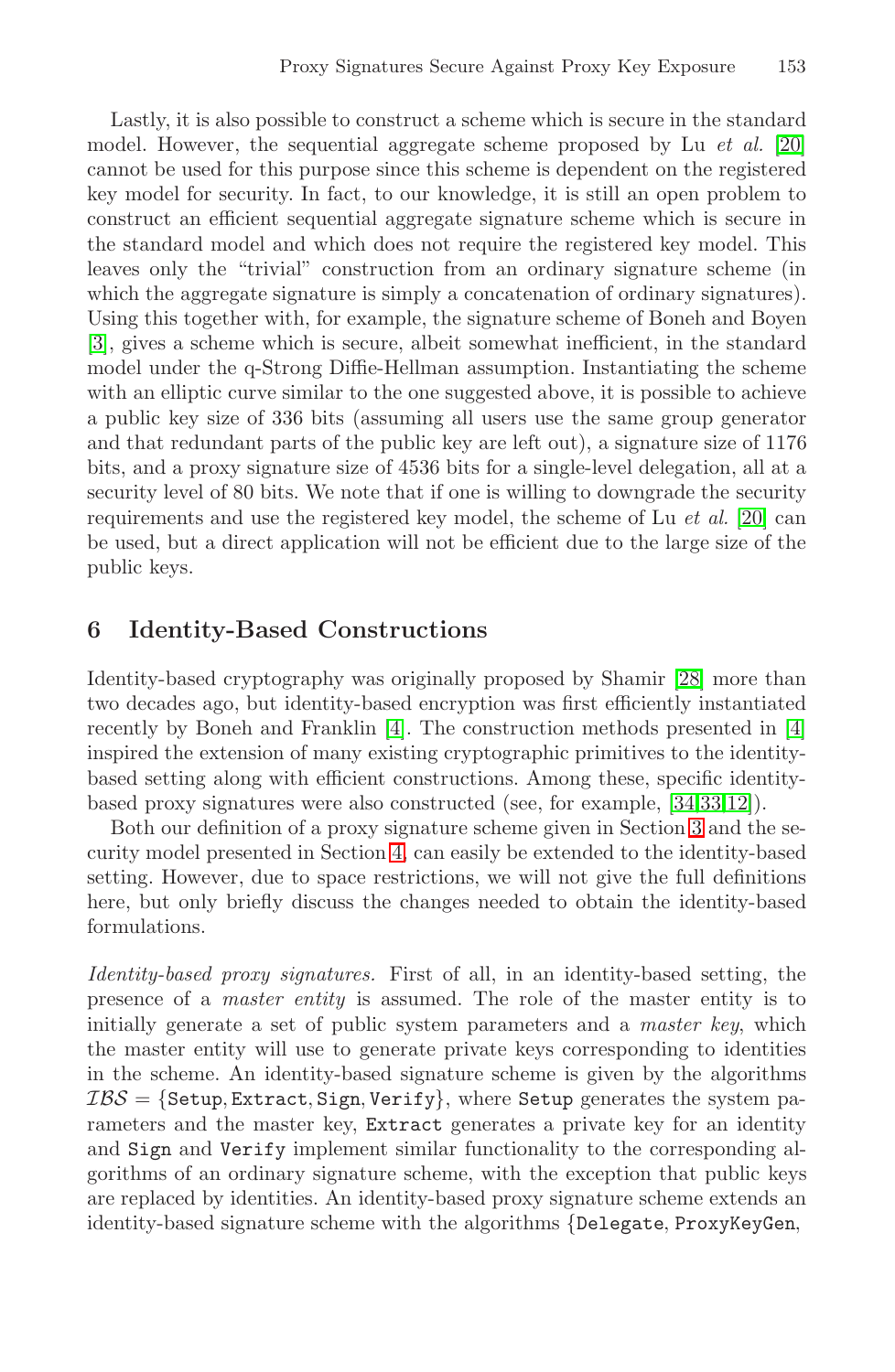ProxySign, ProxyVerify, which implement similar functionality to the corresponding algorithms for an ordinary proxy signature scheme, with the exception that all public keys are replaced by identities.

Security model. The security notion Identity-Based Proxy Signature Unforgeability Under an Adaptive Chosen Message Attack with Proxy Key Exposure (id-ps-uf-pke) can be defined by introducing the following changes to the security game in Section [4:](#page-7-0)

- **Setup** The adversary is no longer given a public key pair, but only the system parameters.
- **Queries** The adversary is allowed to make similar queries to those in the ordinary security game, using identities instead of public keys. The adversary will furthermore be allowed to adaptively request the private keys of identities.
- **Forgery** The adversary is allowed to choose an identity ID<sup>∗</sup> for which he will produce a forgery (in the ordinary game the adversary was forced to produce a forgery for  $pk^*$  chosen by the challenger), but it is required that he has not requested the private key of ID<sup>∗</sup> during the game. Besides this, the restrictions on the forgery from the ordinary game apply.

With the above changes to the security game, the advantage of the adversary can be defined exactly as in the ordinary security game and  $(\epsilon, t, q_d, q_s)$ -security for an identity-based proxy signature scheme can be formulated exactly as in Definition [1.](#page-9-0)

Construction Having defined the identity-based security model, it remains to be seen if Construction 1 will yield a secure identity-based proxy signature scheme, using an identity-based sequential aggregate signature scheme [\[14\]](#page-15-12). Looking at the definition of ProxyKeyGen reveals one problem though: a proxy is required to generate a fresh key pair in a delegation. This represents a limitation in the identity-based setting, since only the master entity can generate a private key corresponding to a given identity<sup>[1](#page-13-0)</sup>. However, note that it is not necessary for the key pair generated in ProxyKeyGen to be identity-based (i.e. consist of an identity and a private key) for the overall scheme to maintain its identity-based properties. In fact, a key pair from an ordinary sequential aggregate signature scheme will suffice. Since signatures from an ordinary and an identity-based sequential aggregate signature scheme cannot generally be aggregated in the same signature,  $\sigma_{del}$  and  $p\sigma$  in Construction 1 will have to be split into two parts – one part containing aggregated identity-based signatures and the other containing aggregated ordinary signatures. However, with these small changes, a secure identity-based proxy signature scheme can be obtained.

**Theorem 3.** Let a  $(t', q'_s, \epsilon')$ -unforgeable sequential aggregate signature scheme and a  $(t'', q_s'', \epsilon'')$ -unforgeable identity-based sequential aggregate signature scheme

<span id="page-13-0"></span><sup>&</sup>lt;sup>1</sup> We note that a user can generate private keys for new identities if a hierarchical identity-based signature scheme is used, but due to space limitations, we will not discuss this alternative approach here.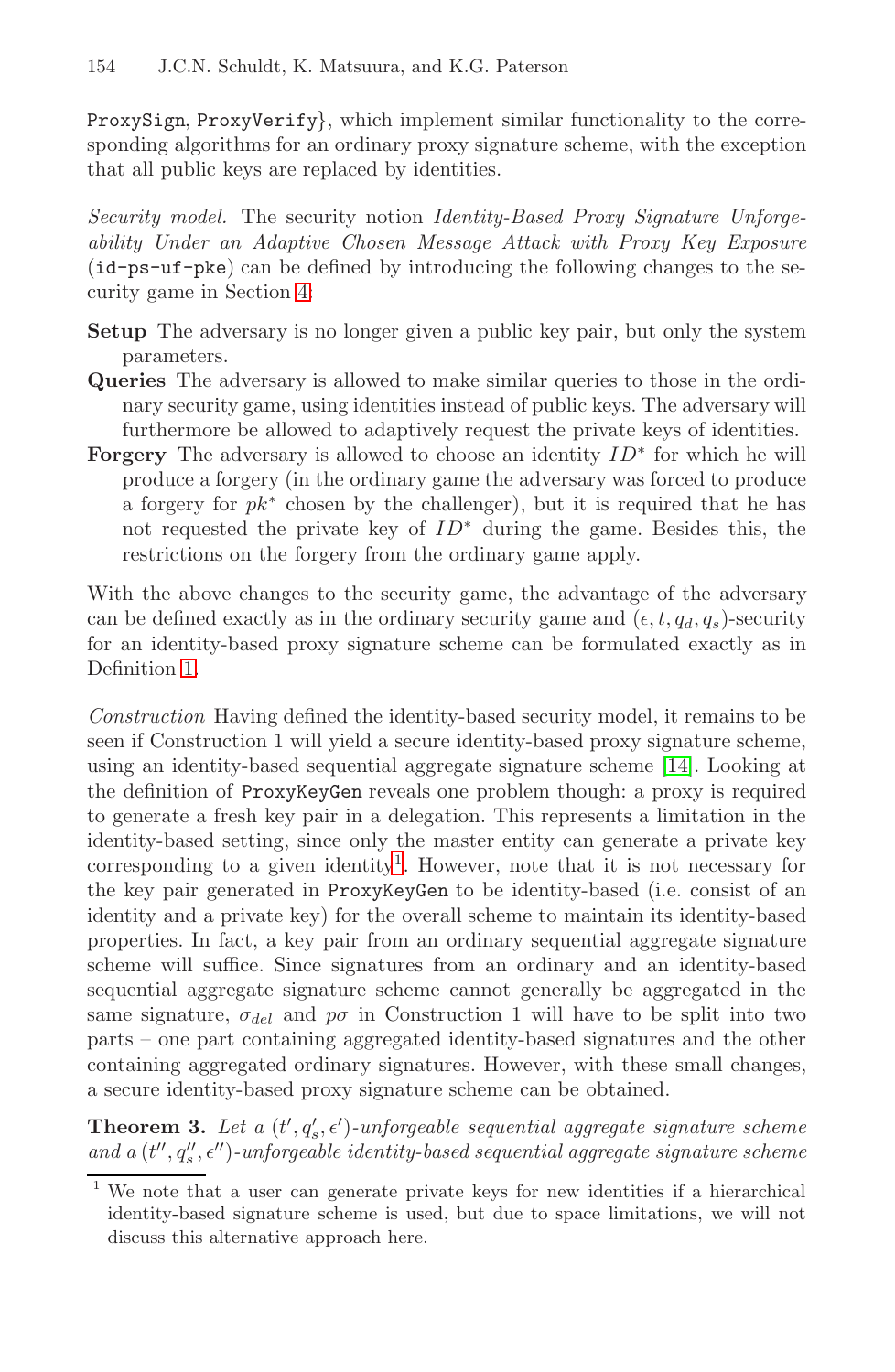be given. Then the above modifications to Construction 1 yields a  $(t, q_s, q_d, \epsilon)$ unforgeable identity-based proxy signature scheme where  $\epsilon = q_d \epsilon' + \epsilon''$ ,  $t =$  $\min(t', t'')$  and  $q_s + q_d = \min(q'_s, q''_s)$ .

The proof of this theorem is very similar to that of the proof of Theorem [2](#page-11-0) and will not be given here. The main difference from the proof of Theorem [2](#page-11-0) is that a successful forgery against the identity-based proxy signature scheme will potentially lead to either a forgery of the identity-based or the ordinary signature scheme, depending on the type of the proxy signature forgery. However, these different types of proxy signature forgeries are already considered in the proof of Theorem [2](#page-11-0) although only a forgery for the single underlying scheme is produced.

When instantiating the above construction, all of the options for an ordinary sequential aggregate signature scheme discussed in Section [5](#page-10-0) can be used. However, the choice of an identity-based sequential aggregate signature scheme is less obvious. One would imagine that the scheme by Gentry and Ramzan [\[10\]](#page-15-13) would be an ideal candidate, but this scheme is based on all users agreeing on a random string  $w$ , which is used in the signing process, before signatures can be aggregated, and the scheme will become insecure if the same  $w$  is used for different aggregate signatures<sup>[2](#page-14-0)</sup>. The latter property means that the Gentry-Ramzan scheme does not have the full flexibility of a sequential aggregate signature scheme, since an existing aggregate signature cannot be aggregated with two different signatures to yield two new aggregate signatures. In our construction, this would mean that a proxy could only delegate the signing rights of a proxy key once. To our knowledge, no other identity-based sequential aggregate signature scheme (which provides full aggregation) has been proposed, and it remains an open problem to construct such a scheme. However, schemes that provide partial aggregation (i.e. the size of the aggregate signature is not independent of the number of signers) have been proposed and can be used to instantiate our construction. For example, the scheme proposed by Herranz [\[14\]](#page-15-12), which is secure in the random-oracle model under the Computational co-Diffie-Hellman assumption, can be used to achieve a fairly efficient scheme.

## **7 Conclusion**

In this paper, we have motivated the introduction of a new security model for proxy signatures that enhances the existing models of [\[2](#page-15-0)[,22\]](#page-16-11). The new model incorporates warrants, allows unregistered public keys, and lets the attacker recover proxy private keys. These extensions were motivated by practical considerations as well as attacks on existing schemes. We showed how our new security definition could be achieved through a generic construction involving sequential aggregate signatures, and considered concrete and efficient instantiations of the construction. Finally, we sketched how our models and constructions can be extended to the identity-based setting.

<span id="page-14-0"></span><sup>2</sup> This is not just a property of the security proof given in [\[10\]](#page-15-13), but will enable an adversary to construct selective forgeries.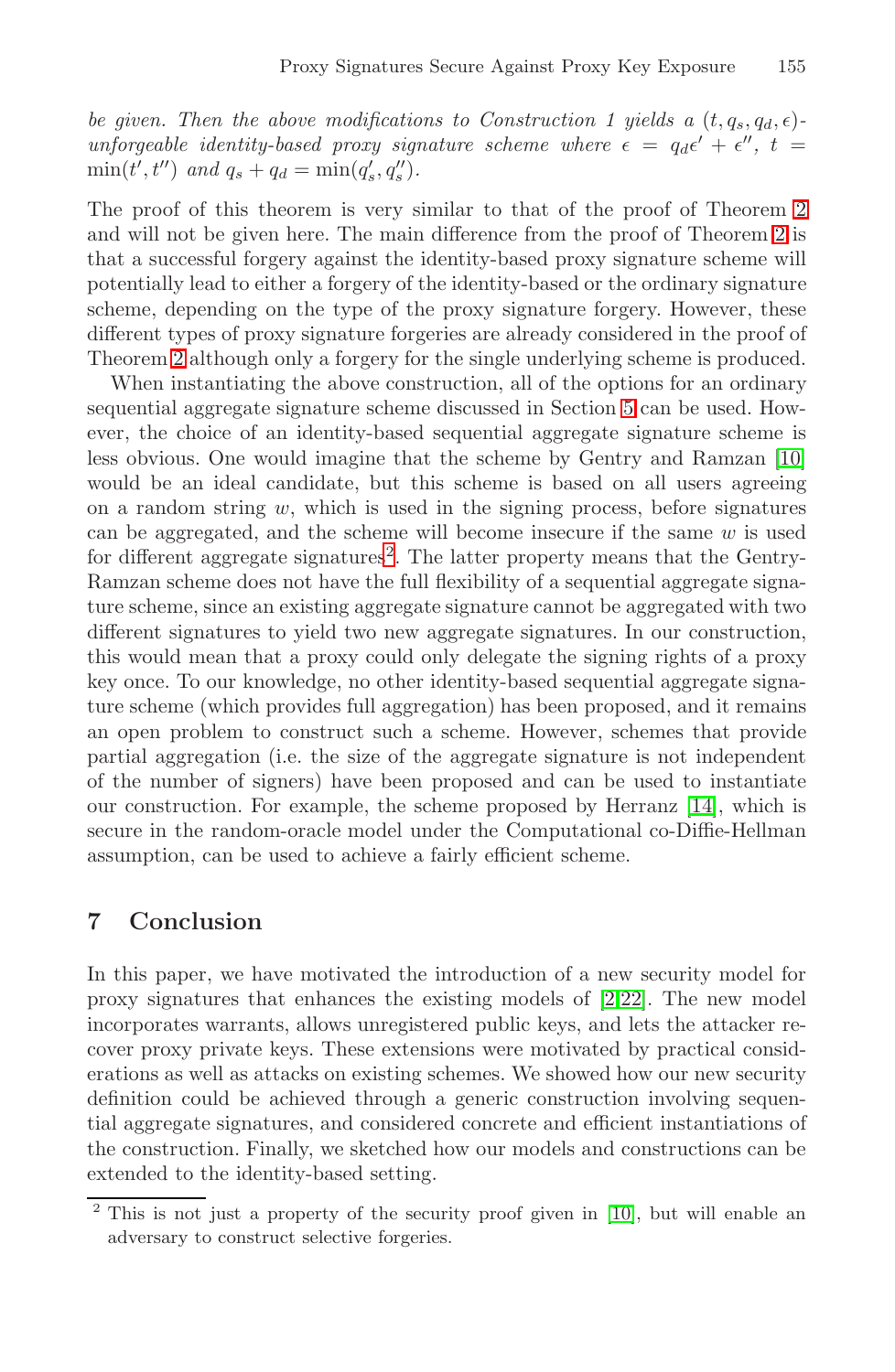In the full version, we complete the routine investigation of the security and performance trade-offs of our schemes and provide the full details of the identitybased setting. We also consider how hierarchical identity-based signatures can be used to construct efficient identity-based proxy signatures.

# <span id="page-15-2"></span>**References**

- 1. Bellare, M., Neven, G.: Multi-signatures in the plain public-key model and a general forking lemma. In: ACM Conference on Computer and Communications Security, pp. 390–399. ACM, New York (2006)
- <span id="page-15-0"></span>2. Boldyreva, A., Palacio, A., Warinschi, B.: Secure proxy signature schemes for delegation of signing rights. Cryptology ePrint Archive, Report 2003/096 (2003), <http://eprint.iacr.org/>
- <span id="page-15-9"></span>3. Boneh, D., Boyen, X.: Short signatures without random oracles. In: Cachin, C., Camenisch, J.L. (eds.) EUROCRYPT 2004. LNCS, vol. 3027, Springer, Heidelberg (2004)
- <span id="page-15-10"></span>4. Boneh, D., Franklin, M.K.: Identity-based encryption from the Weil pairing. In: Kilian, J. (ed.) CRYPTO 2001. LNCS, vol. 2139, pp. 213–229. Springer, Heidelberg (2001)
- <span id="page-15-3"></span>5. Boneh, D., Gentry, C., Lynn, B., Shacham, H.: Aggregate and verifiably encrypted signatures from bilinear maps. In: Biham, E. (ed.) EUROCRYPT 2003. LNCS, vol. 2656, pp. 416–432. Springer, Heidelberg (2003)
- <span id="page-15-4"></span>6. Boneh, D., Lynn, B., Shacham, H.: Short signatures from the Weil pairing. J. Cryptology 17(4), 297–319 (2004)
- 7. Cachin, C., Camenisch, J.L. (eds.): EUROCRYPT 2004. LNCS, vol. 3027. Springer, Heidelberg (2004)
- <span id="page-15-1"></span>8. Dodis, Y., Katz, J., Xu, S., Yung, M.: Strong key-insulated signature schemes. In: Desmedt, Y.G. (ed.) PKC 2003. LNCS, vol. 2567, pp. 130–144. Springer, Heidelberg (2002)
- <span id="page-15-6"></span>9. Foster, I.T., Kesselman, C., Tsudik, G., Tuecke, S.: A security architecture for computational grids. In: ACM Conference on Computer and Communications Security, pp. 83–92 (1998)
- <span id="page-15-13"></span>10. Gentry, C., Ramzan, Z.: Identity-based aggregate signatures. In: Yung, M., Dodis, Y., Kiayias, A., Malkin, T.G. (eds.) PKC 2006. LNCS, vol. 3958, pp. 257–273. Springer, Heidelberg (2006)
- <span id="page-15-7"></span>11. Goldwasser, S., Micali, S., Rivest, R.L.: A digital signature scheme secure against adaptive chosen-message attacks. SIAM J. Comput. 17(2), 281–308 (1988)
- <span id="page-15-11"></span>12. Gu, C., Zhu, Y.: An efficient id-based proxy signature scheme from pairings. Cryptology ePrint Archive, Report 2006/158 (2006), <http://eprint.iacr.org/>
- <span id="page-15-8"></span>13. Hayashi, R., Okamoto, T., Tanaka, K.: An RSA family of trap-door permutations with a common domain and its applications. In: Bao, F., Deng, R., Zhou, J. (eds.) PKC 2004. LNCS, vol. 2947, pp. 291–304. Springer, Heidelberg (2004)
- <span id="page-15-12"></span>14. Herranz, J.: Deterministic identity-based signatures for partial aggregation. Cryptology ePrint Archive, Report 2005/313 (2005), <http://eprint.iacr.org/>
- <span id="page-15-5"></span>15. Hess, F.: Efficient identity based signature schemes based on pairings. In: Nyberg, K., Heys, H.M. (eds.) SAC 2002. LNCS, vol. 2595, pp. 310–324. Springer, Heidelberg (2003)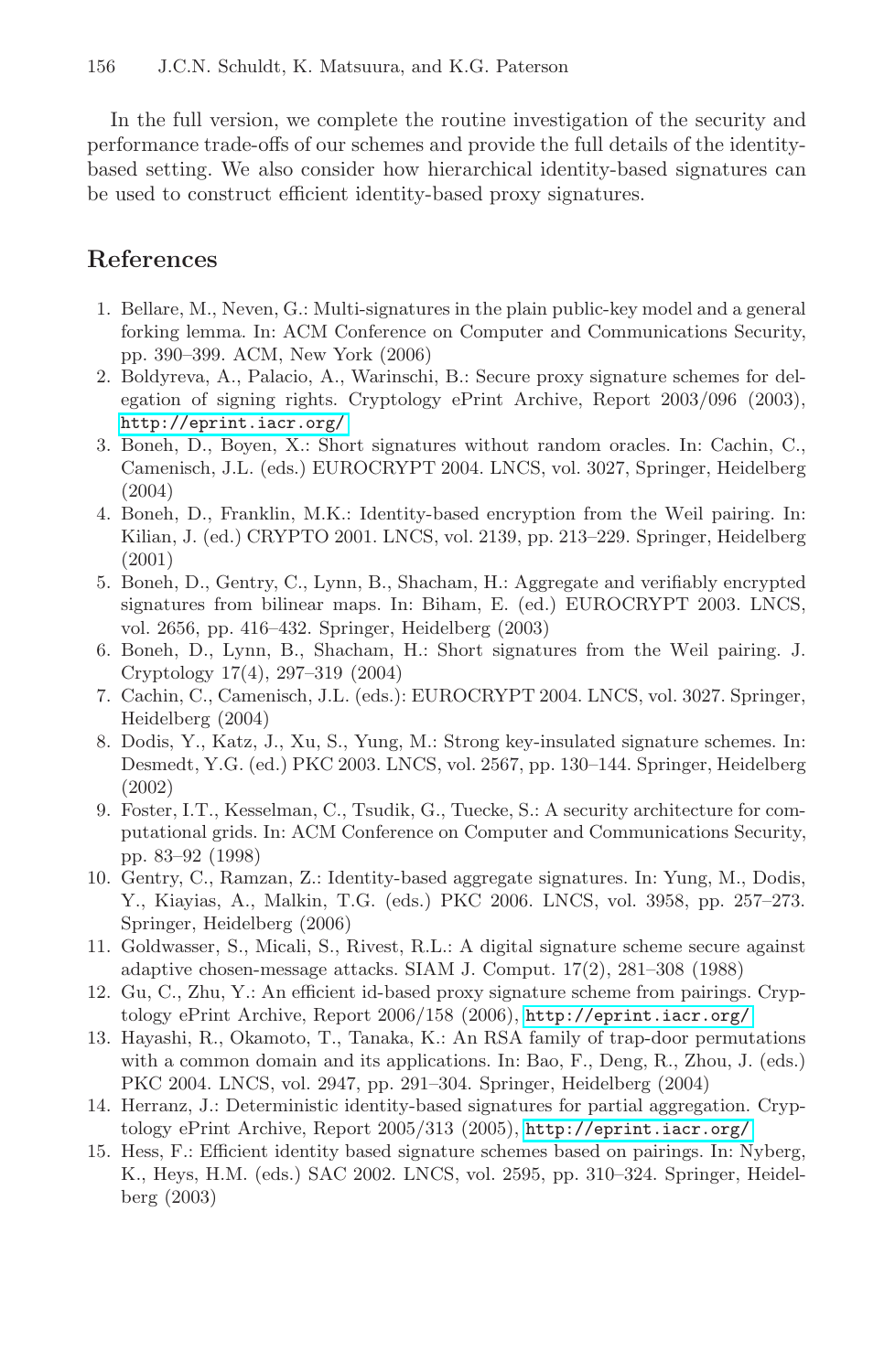- <span id="page-16-1"></span>16. Kim, S., Park, S., Won, D.: Proxy signatures, revisited. In: Han, Y., Quing, S. (eds.) ICICS 1997. LNCS, vol. 1334, pp. 223–232. Springer, Heidelberg (1997)
- <span id="page-16-8"></span>17. Lal, S., Awasthi, A.K.: Proxy blind signature scheme. Cryptology ePrint Archive, Report 2003/072 (2003), <http://eprint.iacr.org/>
- <span id="page-16-3"></span>18. Lee, B., Kim, H., Kim, K.: Strong proxy signature and its application. In: SCIS, pp. 603–608 (2001)
- <span id="page-16-4"></span>19. Lee, J.-Y., Cheon, J.H., Kim, S.: An analysis of proxy signatures: Is a secure channel necessary? In: Joye, M. (ed.) CT-RSA 2003. LNCS, vol. 2612, pp. 68–79. Springer, Heidelberg (2003)
- <span id="page-16-14"></span>20. Lu, S., Ostrovsky, R., Sahai, A., Shacham, H., Waters, B.: Sequential aggregate signatures and multisignatures without random oracles. Cryptology ePrint Archive, Report 2006/096 (2006), <http://eprint.iacr.org/>
- <span id="page-16-13"></span>21. Lysyanskaya, A., Micali, S., Reyzin, L., Shacham, H.: Sequential aggregate signatures from trapdoor permutations. In: Cachin, C., Camenisch, J.L. (eds.) EURO-CRYPT 2004. LNCS, vol. 3027, pp. 74–90. Springer, Heidelberg (2004)
- <span id="page-16-11"></span>22. Malkin, T., Obana, S., Yung, M.: The hierarchy of key evolving signatures and a characterization of proxy signatures. In: Cachin, C., Camenisch, J.L. (eds.) EU-ROCRYPT 2004. LNCS, vol. 3027, pp. 306–322. Springer, Heidelberg (2004)
- <span id="page-16-12"></span>23. Malkin, T., Obana, S., Yung, M.: The hierarchy of key evolving signatures and a characterization of proxy signatures. Cryptology ePrint Archive, Report 2004/052 (2004), <http://eprint.iacr.org/>
- <span id="page-16-0"></span>24. Mambo, M., Usuda, K., Okamoto, E.: Proxy signatures for delegating signing operation. In: Proceedings of the 3st ACM conference on Computer and Communications Security, pp. 48–57 (1996)
- <span id="page-16-15"></span>25. Miyaji, A., Nakabayashi, M., Takano, S.: New explicit conditions of elliptic curve traces for FR-reduction. IEICE Transactions, Fundamentals E84-A(5), 1234–1243 (2001)
- <span id="page-16-5"></span>26. Okamoto, T., Inomata, A., Okamoto, E.: A proposal of short proxy signature using pairing. In: ITCC, vol. 1, pp. 631–635. IEEE Computer Society, Los Alamitos (2005)
- <span id="page-16-2"></span>27. Okamoto, T., Tada, M., Okamoto, E.: Extended proxy signatures for smart cards. In: Zheng, Y., Mambo, M. (eds.) ISW 1999. LNCS, vol. 1729, pp. 247–258. Springer, Heidelberg (1999)
- <span id="page-16-16"></span>28. Shamir, A.: Identity-based cryptosystems and signature schemes. In: Blakely, G.R., Chaum, D. (eds.) CRYPTO 1984. LNCS, vol. 196, pp. 47–53. Springer, Heidelberg (1985)
- <span id="page-16-7"></span>29. Sun, H.-M.: An efficient nonrepudiable threshold proxy signature scheme with known signers. Computer Communications 22(8), 717–722 (1999)
- <span id="page-16-9"></span>30. Wang, G.: Designated-verifier proxy signature schemes. In: Sasaki, R., Qing, S., Okamoto, E., Yoshiura, H. (eds.) SEC, pp. 409–424. Springer, Heidelberg (2005)
- <span id="page-16-10"></span>31. Wang, G., Bao, F., Zhou, J., Deng, R.H.: Security analysis of some proxy signatures. In: Lim, J.-I., Lee, D.-H. (eds.) ICISC 2003. LNCS, vol. 2971, pp. 305–319. Springer, Heidelberg (2004)
- <span id="page-16-6"></span>32. Wang, H., Pieprzyk, J.: Efficient one-time proxy signatures. In: Laih, C.-S. (ed.) ASIACRYPT 2003. LNCS, vol. 2894, pp. 507–522. Springer, Heidelberg (2003)
- <span id="page-16-18"></span>33. Xu, J., Zhang, Z., Feng, D.: ID-based proxy signature using bilinear pairings. Cryptology ePrint Archive, Report 2004/206 (2004), <http://eprint.iacr.org/>
- <span id="page-16-17"></span>34. Zhang, F., Kim, K.: Efficient ID-based blind signature and proxy signature from bilinear pairings. In: Safavi-Naini, R., Seberry, J. (eds.) ACISP 2003. LNCS, vol. 2727, pp. 312–323. Springer, Heidelberg (2003)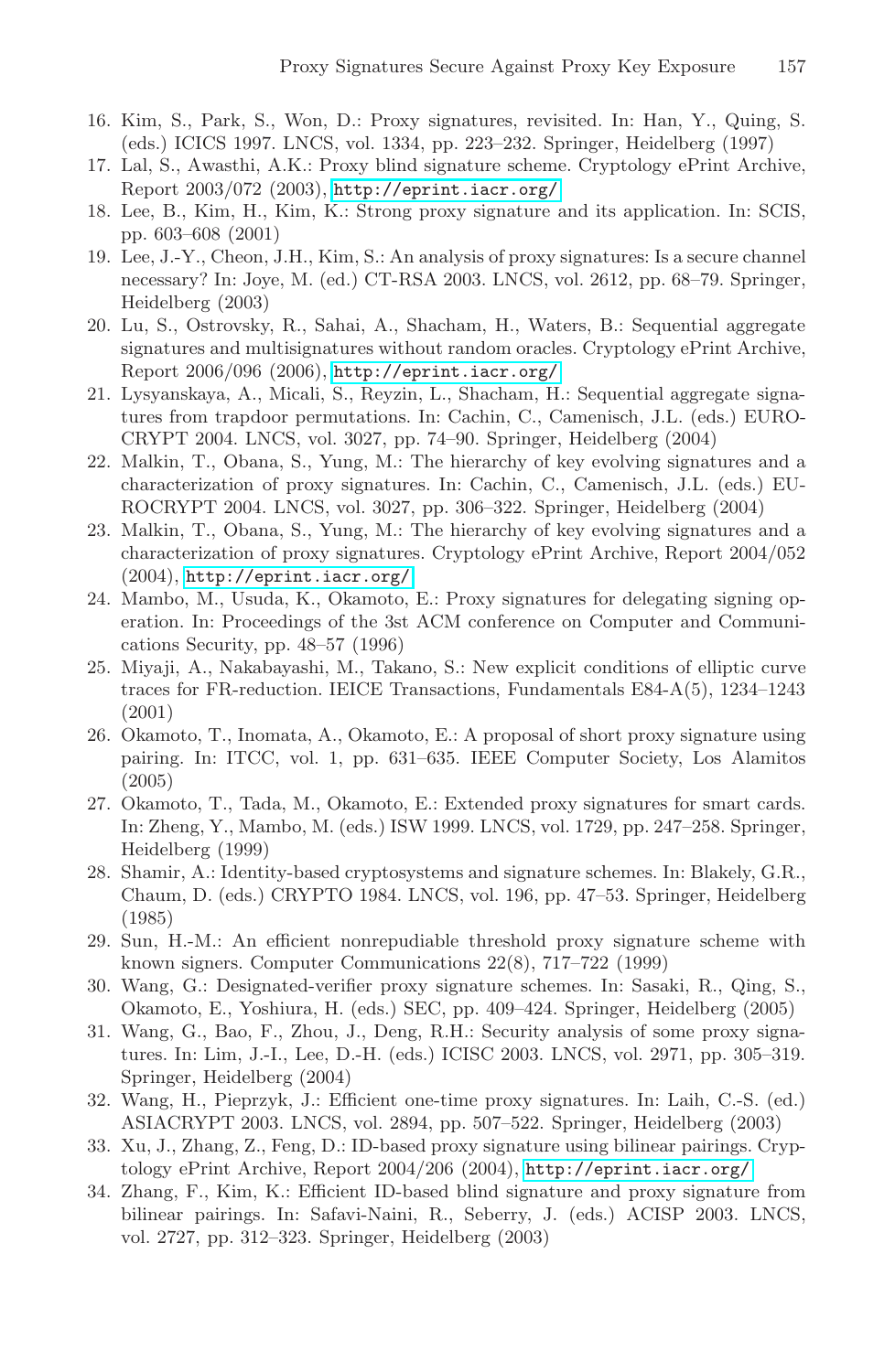- <span id="page-17-0"></span>35. Zhang, F., Safavi-Naini, R., Lin, C.-Y.: New proxy signature, proxy blind signature and proxy ring signature schemes from bilinear pairing. Cryptology ePrint Archive, Report 2003/104 (2003), <http://eprint.iacr.org/>
- <span id="page-17-1"></span>36. Zhang, K.: Threshold proxy signature schemes. In: Proc. 1st International Information Security Workshop, pp. 282–290 (1997)

# <span id="page-17-2"></span>**A Key Registration Attack on ZSL-Scheme**

We briefly illustrate how an adversary can mount an attack on the proxy signature scheme proposed by Zhang, Safavi-Naini and Lin [\[35\]](#page-17-0), if key registration is not required as a part of the security model.

In the construction presented in [\[35\]](#page-17-0), delegation is done by letting the delegator construct a Boneh-Lynn-Shacham signature  $|6|$  on the warrant w, i.e. by computing  $\sigma_d = s_d H(w)$  (where  $s_d \in \mathbb{Z}_q$  is the private key of the delegator and H is a hash function onto a bilinear group  $\mathbb G$  of prime order q), and then sending  $\sigma_d$  to the proxy. Upon receiving  $\sigma_d$ , the proxy generates a private proxy key psk by computing his own signature on the warrant,  $\sigma_p = s_p H(w)$ , where  $s_p \in \mathbb{Z}_q$  is the private key of the proxy, and setting  $psk = \sigma_d + \sigma_p = (s_d + s_p)H(w)$ .

A proxy signature is then created by using the identity-based signature scheme of Hess [\[15\]](#page-15-5), letting w act as the signing identity and  $psk$  as the private key for this identity. A verifier can construct a master public key for the Hess signature scheme in which *psk* is the private key of  $w$ , by summing the public keys for the delegator and the proxy, i.e. by setting  $pk_d + pk_p = (s_d + s_p)P$  where P generates  $\mathbb{G}$ , and then verify the proxy signature as a signature by the identity w.

However, this construction is insecure if the registered key model is not used. This can easily be seen as follows: let  $pk^* = s^*P$  be the public key of the challenge user and let the adversary choose the public key  $pk = s_aP - pk^*$ for a malicious proxy (note that the adversary cannot compute the private key corresponding to this public key). Then, for any warrant  $w$ , the adversary can compute  $s_a H(w)=(s_a - s^* + s^*)H(w) = \sigma^* + \sigma_a$  and thereby construct the private key needed for creating proxy signatures on behalf of the challenge user, without the challenge user having delegated his signing rights.

## <span id="page-17-3"></span>**B Proxy Key Exposure Attack on BPW-Scheme**

We briefly illustrate how an adversary can recover the private key of the user in the triple Schnorr proxy signature scheme analyzed by Boldyreva, Palacio and Warinschi [\[2\]](#page-15-0), if a proxy key is exposed.

The key observation is that the value  $t = G(0||pk_d||pk_p||w, Y) \cdot sk_p + s \mod q$ is a part of the proxy key, where G is a hash function,  $pk_d$  and  $pk_p$  are the public keys of the delegator and the proxy,  $w$  is a warrant,  $(Y, s)$  are values sent by the delegator to the proxy in a delegation, and  $sk_p$  is the private key of the proxy. Since it is not assumed that there is a secure channel between the delegator and the proxy,  $(Y, s)$  can be observed by the adversary, and if a proxy key is exposed, the adversary can recover the private key  $sk_p$  of the proxy, simply by computing  $sk_p = (t - s) \cdot G(0||pk_d||pk_p||w, Y)^{-1} \mod q.$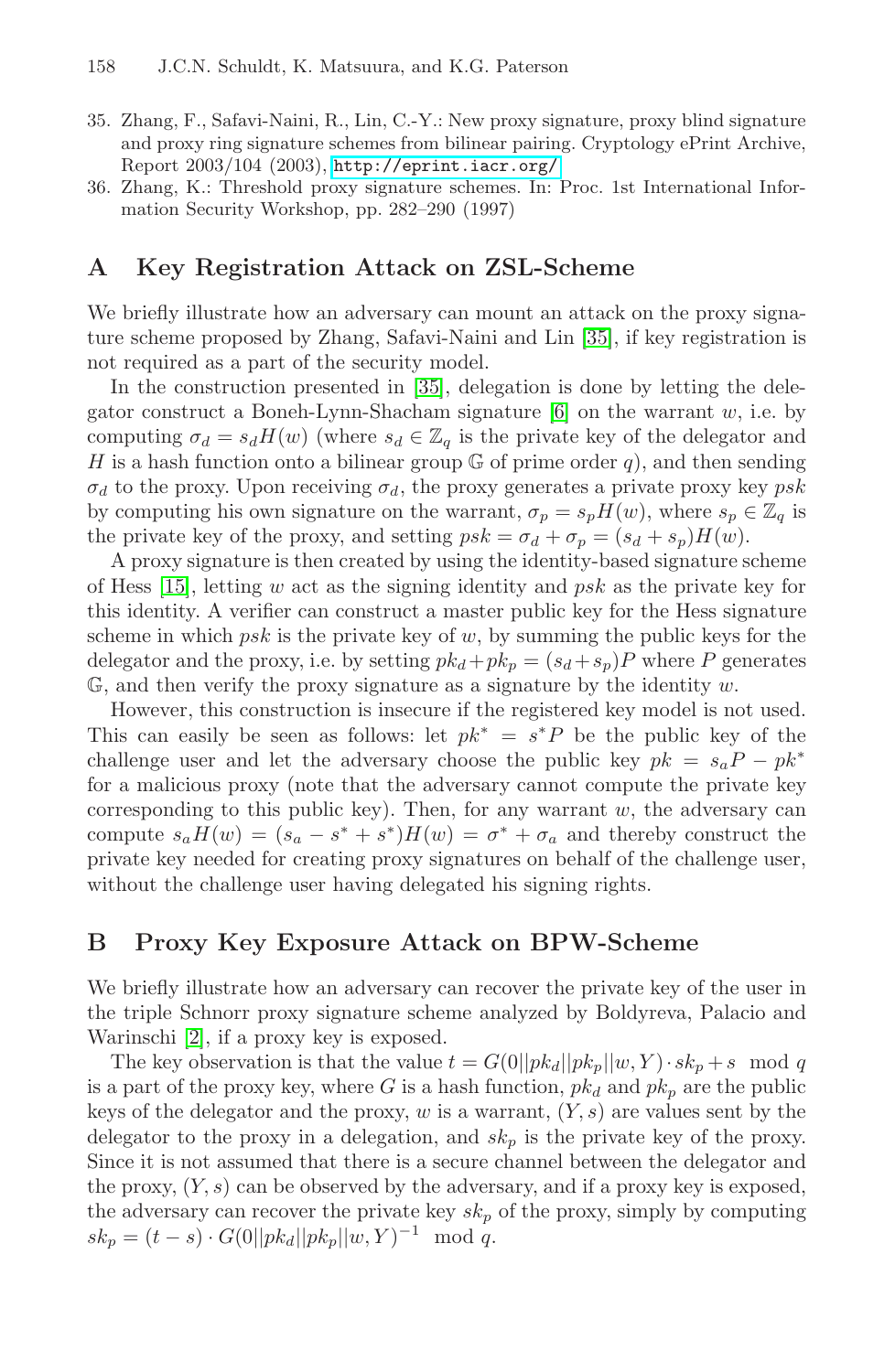## <span id="page-18-0"></span>**C Proof of Theorem [2](#page-11-0)**

*Proof.* The proof is by contradiction: we will assume that an adversary  $A$  that  $(t', q'_s, q'_d, \epsilon')$ -breaks Construction 1 exists, and from this, construct an adversary B that  $(t, q_s, \epsilon)$ -breaks the underlying sequential aggregate signature scheme.

Initially,  $\beta$  will be given a challenge public key  $pk'$  and access to a sequential aggregate signing oracle  $\mathcal{O}_{sig}(m, \sigma_{agg})$  for the secret key sk' corresponding to pk'. Firstly, B flips a fair coin c. If  $c = 0$ , B sets  $pk^* = pk'$  and  $sk^* = \emptyset$ . Otherwise, B generates a fresh key pair  $(pk^*, sk^*) \leftarrow \texttt{KeyGen}$ , and chooses  $i^* \in \{1, \ldots, q_d'\}$  ( $\mathcal{B}$ will later use  $pk'$  instead of a fresh key in the i<sup>\*</sup>-th delegation query by  $A$ ). For ease of notation, we define the following function for signature generation by  $\mathcal{B}$ :

$$
\text{Sign}_{\mathcal{B}}(sk, m, \sigma_{agg}) = \begin{cases} \mathcal{O}_{sig}(m, \sigma_{agg}) & \text{if } sk = \emptyset \\ \text{AggSign}(sk, m, \sigma_{agg}) & \text{otherwise} \end{cases}
$$

B runs A with input  $pk^*$ . As the challenger in the security game, B will maintain a set of lists  $pskList(*, *)$  while A is running. Each list  $pskList(PK, W)$ will hold all proxy keys generated by  $\beta$  for the delegation chain with the public keys  $PK$  and the warrants W. While running,  $A$  can make various queries which  $\beta$  will answer as follows (note that, to answer the queries,  $\beta$  simply implements the challenger by using his access to the signing oracle and taking into account the value of  $c$ :

- $-$  *Ordinary signature.* On input m from  $\mathcal{A}, \mathcal{B}$  returns  $\text{Sign}_{\mathcal{B}}(sk^*, \text{sgn}||m, ∅)$ .
- $−$  *Delegation to u<sup>∗</sup>. A* submits the delegation message (*PK, FK, W,*  $\sigma_{del}$ *)*. If  $c = 0$ , or  $c = 1$  and this is *not* the *i*<sup>\*</sup>-th delegation query,  $\beta$  generates a fresh key pair  $(pk, sk) \leftarrow KeyGen$ , constructs  $FK' = FK.(pk)$  and sets  $sk_{prx} = sk$ . If  $c = 1$  and this is the i<sup>\*</sup>-th delegation query, B constructs  $FK' = FK.(pk^*)$  and sets  $sk_{prx} = \emptyset$ . Then  $\emptyset$  computes  $\sigma'_{del} \leftarrow$  $\text{Sign}_{\mathcal{B}}(sk_{prx}, \text{dlg}||PK||FK'||W, \sigma_{del})$  and stores  $psk = (FK', \sigma'_{del}, sk_{prx})$  in  $pskList(PK, W).$
- **–** Delegation from u∗. There are three different types of queries A can make:
	- 1. Delegation of sk<sup>\*</sup> On input  $(pk_p, w)$  from A, B constructs the lists  $PK' =$  $(pk^*, pk_p)$ ,  $FK = ()$  and  $W = (w)$ . Then B computes the signature  $\sigma_{del} \leftarrow \text{Sign}_{\mathcal{B}}(sk^*, \text{dlg}||PK'||FK'||W', \emptyset)$  and sends the delegation message  $(PK', FK, W', \sigma_{del})$  to A.
	- 2. Re-delegation of psk. On input  $(PK, W, j, pk_p, w)$  from A, where  $j \in$ N, B looks up the j-th proxy key in  $pskList(PK, W)$  and parses it as  $(FK, \sigma_{del}, sk_{prx})$ . Then B constructs  $PK' = PK.(pk_p)$  and  $W' = W.(w)$ , computes  $\sigma'_{del} \leftarrow \text{Sign}_{\mathcal{B}}(sk_{prx}, \text{dlg}||PK'||FK||W, \sigma_{del})$ , and sends the delegation message  $(PK', FK, W', \sigma'_{del})$  to A.
	- 3. self-delegation. Depending on the input  $(PK, W, j, w)$  submitted by  $A$ ,  $\beta$  will do one of the following:
		- If PK and W are empty (self-delegation of  $sk^*$ ), B constructs the lists  $PK' = (pk^*, pk^*)$ ,  $FK = ()$  and  $W' = (w)$ , and sets  $sk_{self} = sk^*$ and  $\sigma_{self} = \emptyset$ .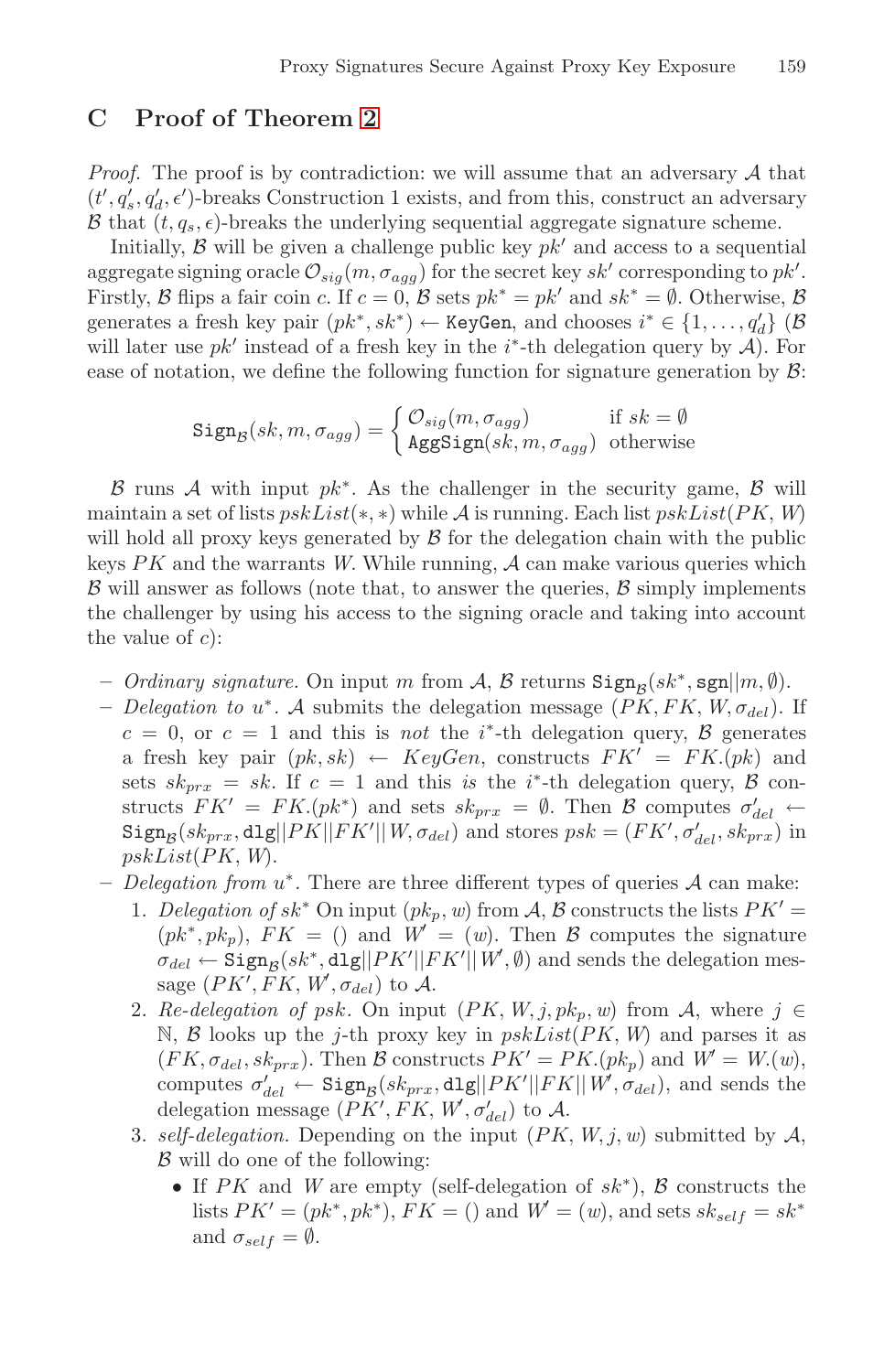• If  $PK$  and W are not empty (delegation of psk),  $\beta$  looks up the jth proxy key in  $pskList(PK, W)$  and parses it as  $(FK, \sigma_{del}, sk_{prx})$ . Then B constructs  $PK' = PK.(pk^*)$  and  $W' = W.(w)$ , and sets  $sk_{self} = sk_{prx}$  and  $\sigma_{self} = \sigma_{del}$ 

Then B computes  $\sigma'_{del} \leftarrow$  Sign<sub>B</sub> $(sk_{self}, \text{dlg} || PK' || FK' || W', \sigma_{self})$ . Now, if  $c = 0$ , or  $c = 1$  and this is *not* the *i*<sup>\*</sup>-th delegation query,  $\beta$  generates  $(pk, sk) \leftarrow \text{KeyGen}$  and constructs  $FK' = FK.(pk)$ . Otherwise, B just constructs  $FK' = FK.(pk^*)$  and sets  $sk = \emptyset$ . Finally, B computes  $\sigma''_{del} \leftarrow \text{Sign}_{\mathcal{B}}(sk_{self}, \text{alg} || PK'|| FK'||/W', \sigma'_{del})$ , stores the proxy key  $psk = (FK', \sigma''_{del}, sk)$  in  $pskList(PK', W')$  and sends the transcript  $(PK', FK, W', \sigma'_{del})$  to A.

- **–** Proxy signature. On input (PK, W, j, m) from A, B looks up the j-th proxy key, in  $pskList(PK, W)$  and parses it as  $(FK, \sigma_{del}, sk_{prx})$ . Then  $\beta$  computes the signature  $p\sigma \leftarrow \text{Sign}_{\mathcal{B}}(sk_{prx}, \text{prx}||PK||FK||W|m, \sigma_{del})$  and returns  $(PK, W, (FK, p\sigma))$  to A.
- **–** Proxy key exposure. On input (PK, W, j), B looks up the j-th proxy key in  $pskList(PK, W)$  and parses it as  $(FK, \sigma_{del}, sk_{prx})$ . If  $sk_{prx} = \emptyset$ ,  $\emptyset$  aborts. Otherwise, B returns  $(FK, \sigma_{del}, sk_{prx})$  to A.

Note that  $pk^*$  will be drawn from the same distribution as public keys generated by KeyGen and that  $\mathcal{B}$ 's choice of c will be completely hidden from  $\mathcal{A}$ , unless an abort occurs.

If  $\beta$  is not forced to abort,  $\mathcal A$  will eventually output a forgery. We will classify forgeries into two different categories:

- **Category A** forgeries are either a valid type  $(i)$  forgery  $(m, \sigma)$ , a valid type  $(ii)$ forgery  $(m,(PK, W,(FK,p\sigma)))$  where the last key in FK was not generated by B, or a valid type  $(iii)$  forgery  $(m,(PK, W,(FK, p\sigma)))$  where the  $(i^*-1)$ th key in  $FK$  was not generated by  $\beta$ .
- **Category B** forgeries are all valid forgeries that are not in Category A, i.e. a type  $(ii)$  or type  $(iii)$  forgery where  $\beta$  has generated the public key in  $FK$ which corresponds to  $u^*$ 's position in the delegation chain of the forgery.

Informally, Category A forgeries correspond to forgeries where A has forged a signature under u∗'s long term key, and Category B forgeries correspond to forgeries where A has forged a signature under one of the keys generated by  $u^*$ in a delegation, but for which  $A$  has not received the corresponding private key.

Consider the case where  $c = 0$ . In this case,  $\mathcal{B}$  sets  $pk^* = pk'$ . If  $\mathcal{A}$  constructs a valid Category A forgery, then

- if the forgery is of type (i) i.e.  $(m, \sigma)$ , then A will not have requested a signature on  $m$  (since the forgery is valid), and  $\beta$  will therefore not have submitted  $(\text{sgn}||m, \emptyset)$  to his own signing oracle. Hence,  $\sigma$  is a valid forgery of a sequential aggregate signature of length 1 on the message  $\frac{\text{sgn}}{m}$  under the the public key  $pk^* = pk'$ .
- $-$  if the forgery is of type (ii) i.e.  $(m,(PK, W,(FK,p\sigma)))$ , where the last key  $pk_n \in PK$  is equal to  $pk^* = pk'$ , then  $\mathcal B$  will not have submitted